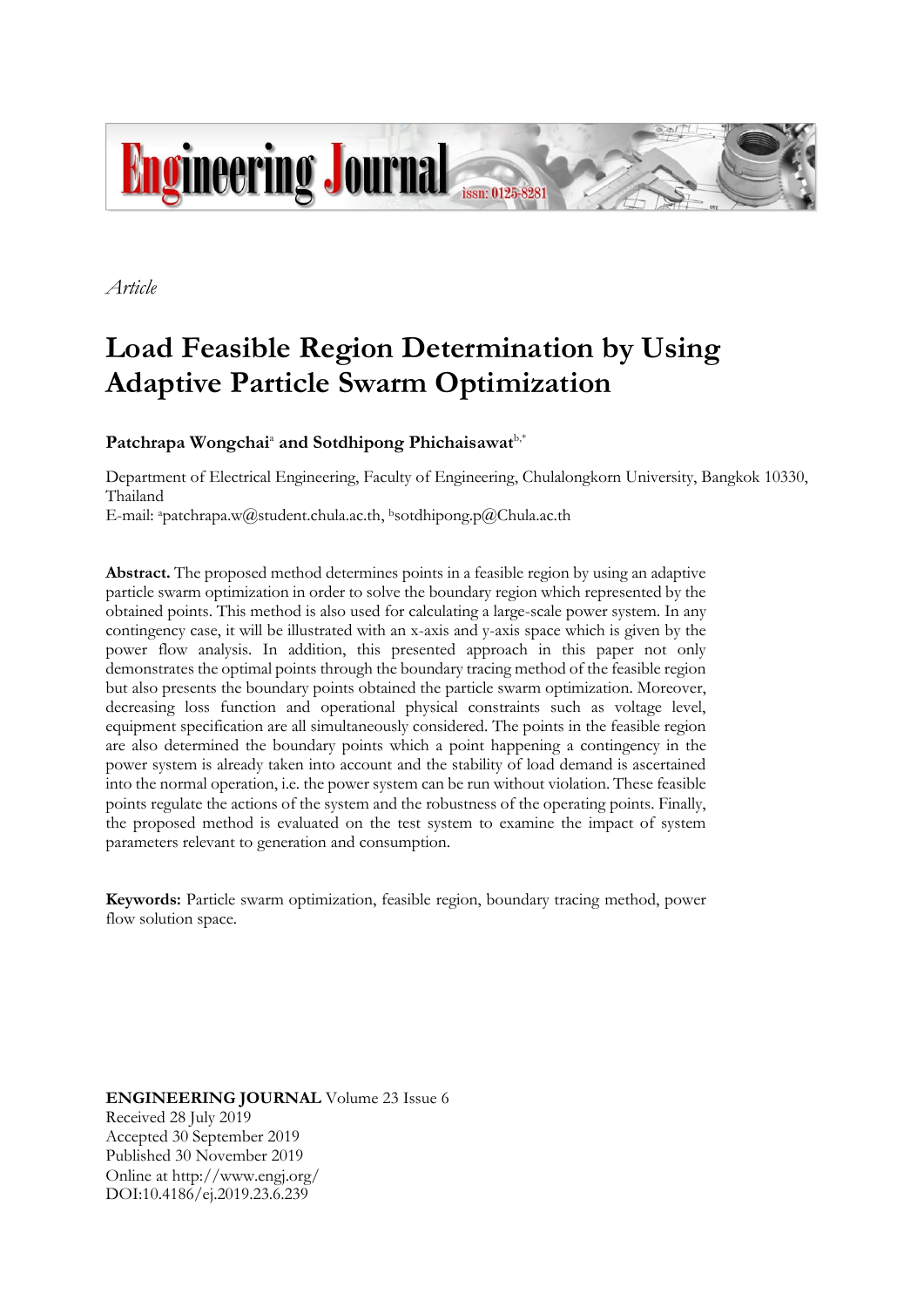## **1. Introduction**

The electrical power system analysis has a wide range of conditions for determining problems, consisting of three main systems: generation system, transmission system, and distribution system. A major system that is analyzed in practice is the transmission system with two main components. The electrical power supplies to users in both primary and secondary feeders are mostly used to solve these transmission problems by taking into account the power loss and voltage drop in the power flow equations. A regularly occurring barrier is the violation of bus voltage and overload of transmission lines. In addition, the increase of loads can also be limited by the critical point, where the critical point must be stabilized by the voltage level. This is referred to as the steady-state voltage stability analysis [1],[2]. Therefore, the load-point configuration that supports the power system can normally operate. The receiving load margin must be carefully considered and analyzed by considering an available transfer capability (ATC). The apparent power is a two-part power output consisting of the real and reactive powers that are used to consider the ATC and the use of theoretical calculation powers through large power systems [3],[4].

As aforementioned, the load margin that the system can be accepted is a measure of the ability to support the increased load, which is determined the load point where the supported system can be obtained from several different theories such as repeated power flow (RPF), continuation power flow (CPF), optimal power flow (OPF) [5]-[7]. The fundamental methods in the operation of active and reactive power control (Walt/VAr control) solutions relate to many operations to determine the supported load-point boundary. This is the best way to find the combinatorial optimization problem method. The ATC is accurate and takes less computation time when the number of buses is not too large but if it is a very large power system consisting of a very large number of buses, it is necessary to find the appropriate method for calculations. Until now, there are systematic approaches to find the most common value such as conventional optimization algorithms to avoid the error therefore it is possible to find the most appropriate method for the particle group method. The particle swarm optimization (PSO) [8] and the TNEP model [9] are applied in conjunction with a certain scope point to find the feasible region.

Due to the uncertainty of a power system, if power of the electrical system is discharged through a transmission line, it is still possible to maintain stable operation conditions and to meet complex conditions. It is usually fast to find out the range of spatial answers that bring to a good answer [10]. A variety of feasible region points supported by the system can be described through the pattern, stabilization, scope of system operation and transmission in each bus. The optimization of a set variables is a sequential point, each of which shows the balance of a support load boundary that has been shown in the form of multiple dots. This research aims to develop a tracing boundary method of determining the security boundaries of the system under the conditions presented by adaptive particle swarm optimization (APSO), where it is both impossible and possible areas of the combinations being called solvable region [10]-[14]. The proposed method is used to determine the boundary tracing as the basis of the subject process. The predictor and corrector methods are used to find the right boundary tracing known as continuation method [14]. The predicted point is the precautionary boundary extent that the value is located. The power flow is a singular Jacobian matrix [16]- [18], where the precautionary boundary can be met according to a linear equation that consists of power flow equation. It can be applied to the load feasible region process to determine the spot area. However, the load feasible region in [15] and [19] is not focused only on the scope to determine the specific operation points but also security area assignments are applied for transmission line between the source-load pair in power systems.

This paper is divided into four sections consisting of (1) solvable region of power flow solution, (2) problem description, (3) numerical results, and (4) conclusions. In the first section, the electrical analysis problem with the origin of the feasible region is the method used in this research consisting of feasible region, OPF method and solvable region of boundary points, and boundary tracing method with solvable region. The second section discusses the previous problems and obligations with particle swarm that is applied in this research. This state consists of decision variables, state formulation of problem, adaptive PSO method, replacement the problem with particle swarm method, and computation procedure. The numerical results in the third section are demonstrated by comparing the experimental results of the previous methods and the proposed adaptive particle swarm method. Finally, it ends with the conclusions.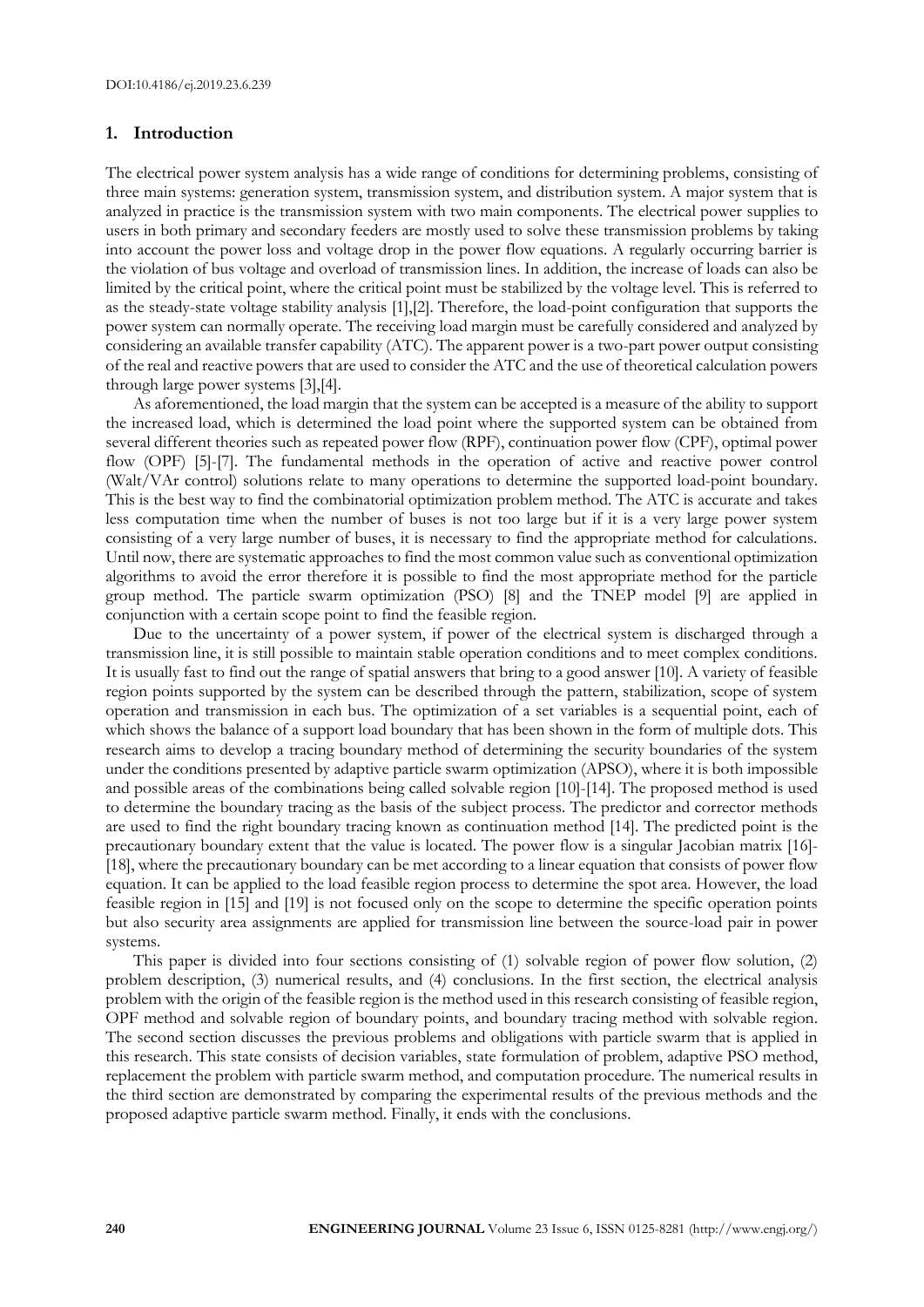# **2. Solvable Region of Power Flow Solution**

## **2.1. Feasible Region**

The feasible region is consideration to be divided into three periods, where the region obtained by power flow solution that is the solvable boundary  $(\Sigma_1)$  and the feasible boundary  $(\Sigma_2)$  [7], defined in the figure below. The space where the computational has no answer is call "the unsolvable boundary". The infeasible boundary is the subset of solvable points, but one of these points exceed execution limit. On other hand, the feasible region is the space where all of system parameters are execute condition their limit.



Fig. 1. The area of operating points [20].

# **2.2. OPF Method and Solvable Region of Boundary Points**

The region boundary is a space within solvable region which represent the critical points and defined SNB [20]. The SNB point obtained by the power flow solution that is corresponding with a singular jacobian matrix and maximum load parameter. The power flow solution inoperative, when the load demand exceeding the SNB point due to varies of the load direction increment and the load change in parameter of power flow solution. In addition, the SNB point is the minimization to solve the result from the unsolvable area. The determination to SNB point can be classify into two method from external the solvable boundary [11]-[15].



Fig. 2. Demonstration of optimization methods.

The maximization from within the solvable boundary is the computational to solve the load variable subject to optimal power flow algebraic constrains as equations: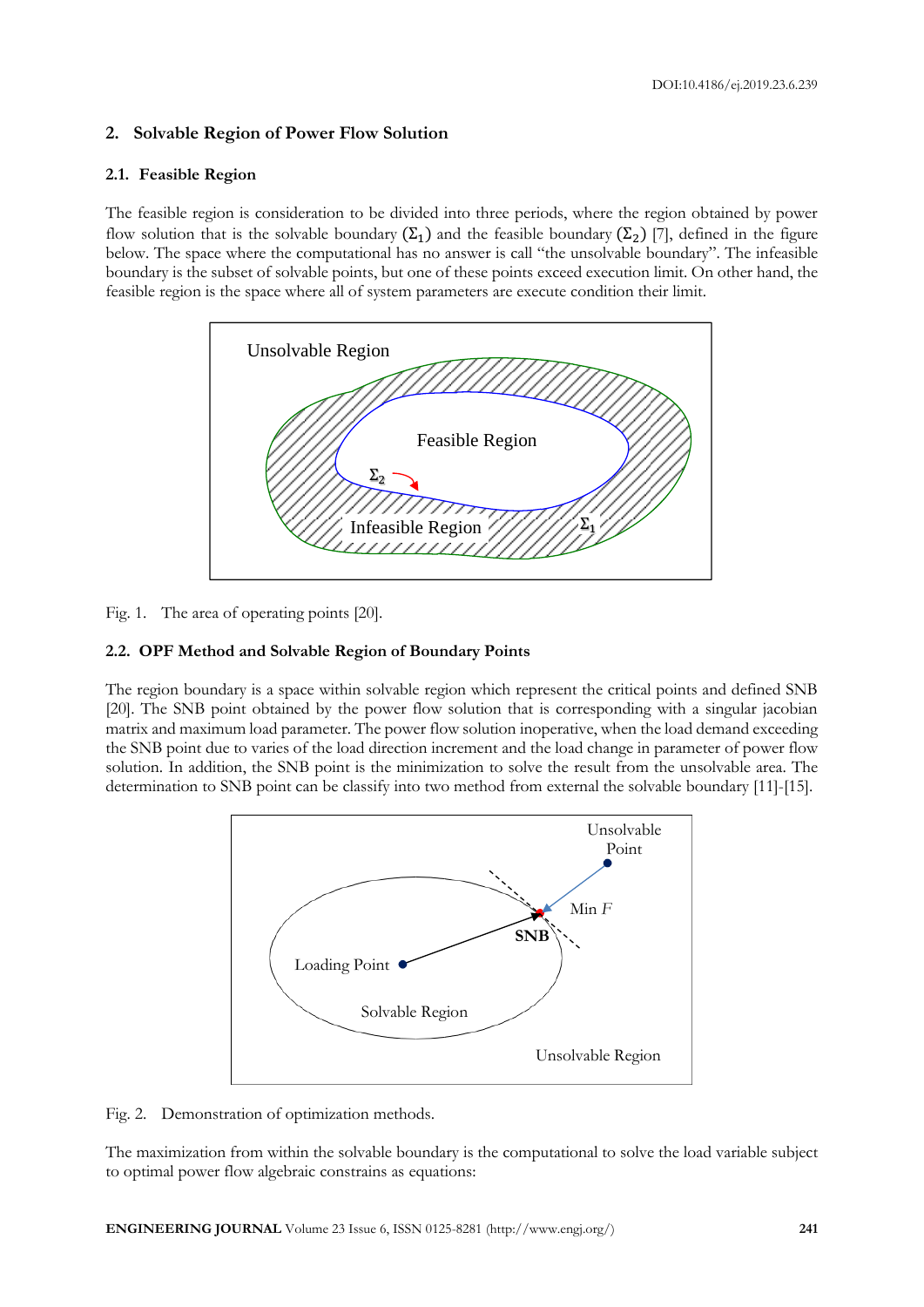(1)

$$
s.t. \ g(x,\lambda) = 0 \tag{2}
$$

The solution point obtain within the maximum solvable region is the SNB point which is equilibrium the CPF method.

The computational method from external the feasible region obtained by minimize the Euclidean space from the unsolvable region [7]. From the external region solvable bounadary  $(S^*)$ , the nearest solvable region determined by the unconstrained minimization:

$$
\min \ F(x) = \frac{1}{2} [f(x) - S^*]^T [f(x) - S^*] \tag{3}
$$

where

 $S^*$  is a injection matrix from unsolvable points;  $F(x): \mathbb{R}^N \to \mathbb{R}$  represent a cost function, obtained by one and half of the square power flow mismatch.

The formulation result shown the SNB point from the unsolvable boundary represented by  $S^*$ . The power injections represented by S can formulate from vector x and produces the vector  $S - S^*$  parallel with the regular vector for trace boundary of solvable boundary from the point S. This method is beneficial for the stability balance in order to solve the corrective process for control action from the external unsolvable boundary.

#### **2.3. Boundary Tracing Method with Solvable Region**

The boundary region is the curve that categorized the solution space of optimal power flow into two areas are unsolvable region and solvable region. The Jacobian matrix is a singular matrix that corresponding with the boundary point. In addition, the predictor-corrector process use to determination the boundary region of solvable region by the tracing boundary algorithm. The corrector procedure use to optimization problem by minimize point from previous distance. The prediction procedure is forward to develop in order to certify the solution point from predictor within the feasible boundary. The first prediction point represented by  $S_1^*$ it is the initial tracing procedure and  $X^0$  is represent the first initial guess obtained by formulation the repeated power flow method.

**222 EVALUAT CONSULTS CONSULTS CONSULTS CONSULTS CONSULTS CONSULTS CONSULTS CONSULTS CONSULTS CONSULTS CONSULTS CONSULTS CONSULTS CONSULTS CONSULTS CONSULTS CONSULTS CONSULTS CONSULTS CONSULTS CONSULTS CONSULTS CONSULTS** The determination of tracing boundary process needs to defined the first prediction point is  $S^*$  and the first initial guess is  $X^0$  to the parameters problem. The variable  $S^*$  is a predictor term to predict the loading point for ensure all of parameters not violation in the test system. The first initial guess  $X^0$  obtained by optimal power flow should be nearest the boundary curve. The repeated power flow uses to determine the system parameter, which the concept is increasing of the loading point at the load bus each step represent by  $\sigma$  per MVA. In addition, the variable  $S^b$  of tracing boundary method is search the point by the bisection method. The fist point after formulation obtained infeasible point is  $S^*$  for determination increasing load point from  $S^b$  applying the repeated power flow with the corresponding direction  $\theta$ . The processing explained in Fig. 3.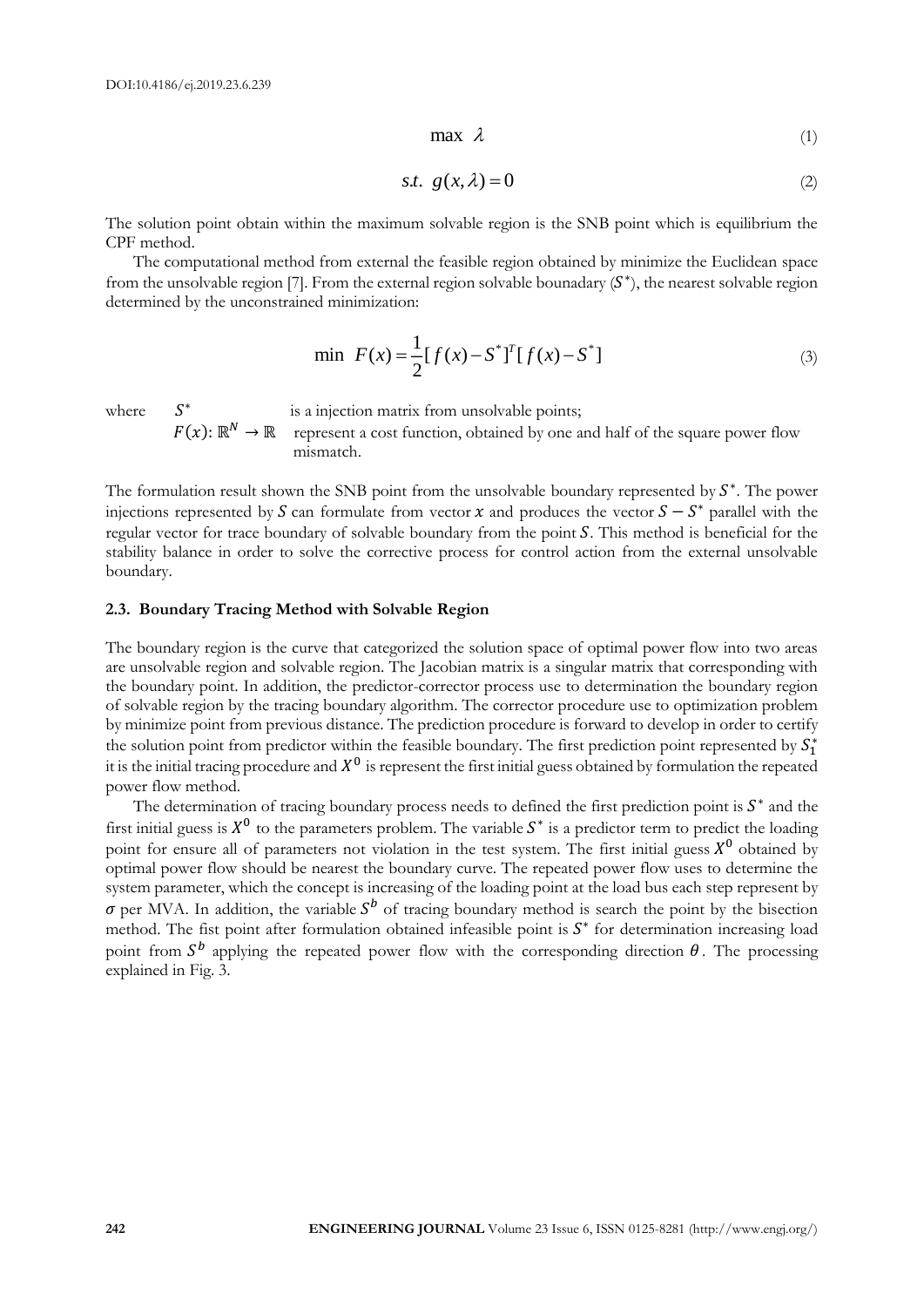

Fig. 3. Optimization to determine initial infeasible point.

## 2.3.1. Process of correction

The process of correction to minimize the problem as explained in [22]. The inputs of this manipulation to predict the point  $S^*$  and the first prediction  $X^0$ . The performance of function X to check the result of minimization problem that is the point  $S^*$  within the feasible boundary or not. The result can be classified into two problems:

- The problem of  $F(X) = 0$  implicate the predicted point  $S^*$  is internal the feasible boundary, and the result of function  $X$  is not the answer on the boundary point.
- The problem of  $F(X) > 0$  implicate the prediction point  $S^*$  is undisturbed external the feasible boundary, and the final result  $X$  is the answer on the boundary point.

If the procedure of prediction point  $S^*$  is internal the feasible region, the procedure satisfied by determine a new predicted point by the step in [22].

#### 2.3.2. Process of prediction

The process of prediction is to guess the forward calculation of boundary region, which can be calculated by application the previous solution point, and the space between the predicted point and the graph of boundary point can be improved. Let  $d$  represent the length of variable for modification the space by the tracing process  $k$ , the point  $S_k^{*'}$  is explained in [22].



Fig. 4. Predictor process with space adjustment.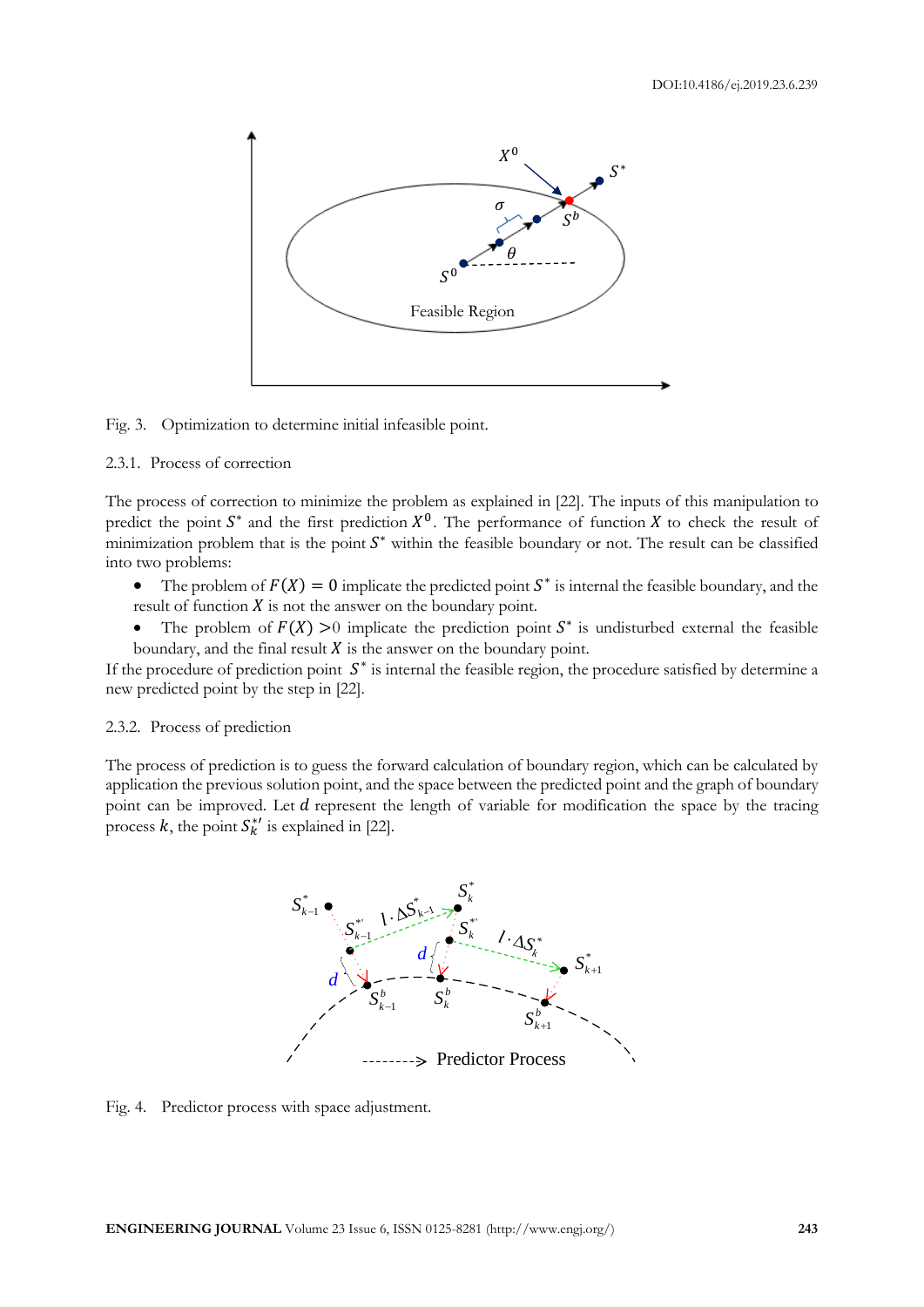## **3. Problem Description**

The transmission system has several performance considerations: reducing the power loss of system, adjusting the voltage at each bus appropriate for the precautionary boundary and the power quality. The above requirements allow a power system to support loads that will be added in the future. However, the above mentioned, benefits will be occurred when the performance is subject to acceptable system conditions. Therefore, the installation of the transmission lines with contingencies from the system will be taken into account in order to get the feasible region, leading to difficulties to evaluate. Especially, in the distribution system, there are several ways to consider such as format arrangement, load distribution, and load variation that is changed throughout the days. The contingency must be carried out on the distribution system that is considered so that the system still maintains the stability of the operation and the maximum benefit. It is involved in planning to determine the appropriate contingency patterns in terms of the line position (system bus number), size (real power and reactive power at each bus), and the total number of transmission lines that remain active on the entire system on duration time.

## **3.1. Decision Variables**

In this case study, there are three different types of contingency issues presented by [24] consist of: *Type A*, *Type B*, and *Type C*. In the variable decisions of each issue, *NC* is a set consisting of bus numbers for considering the contingency. The basic information from the *NC* set is the format of the issue. The following is the details of each issue:

Problem statement of *Type A*: the information known by the *NC* set is the bus numbers. It means that both the number of buses and the bus positions occurred contingency will already be set. The problem statement is to find real power and reactive power at each bus with various load levels: they are all the decision of the variables. Therefore, in this issue, it will be considered only the real power and reactive power at each bus.

Problem statement of *Type B*: the information known by the *NC* set is the number of buses, but it has not known what each member is defined (unknown position) yet.The problem statement is to determine how many buses needed to be occurred contingency (lost energy), the number of buses and bus positions where the contingency is occurred, and the power for each remaining bus at each load level. These variables are determined in this problem including the bus number and power (both real and reactive power) at each bus.

Problem statement of *Type C*: the *NC* set does not contain any information about the contingency of the transmission line. Consequently, the problem cannot be determined any conditions of the contingency in the transmission line. The problem statement is to determine how many lines rejected when the contingency occurred, bus position, and power at each remaining bus at different load levels. In this step, the variable decision of the problem consists of the number of buses, bus position, and power at each bus.

#### **3.2. State Formulation of the Problem**

The objective function of the simulation of the contingency in transmission line has to be considered the control of the bus voltage in the acceptable range and the system security is a significant problem. The adaptive model of TNEP [9] is considered in any problem in case of contingencies. The analysis of case contingency must be represented by  $N-1$  denote the state of power system after the transmission lines outage. The TNEP model considered with security limits, the equation of computational can be summarized as follows:

$$
\max v = \sum_{l \in \Omega} P_l n_l \tag{4}
$$

**s.t.**

$$
Sf^k + g = d \tag{5}
$$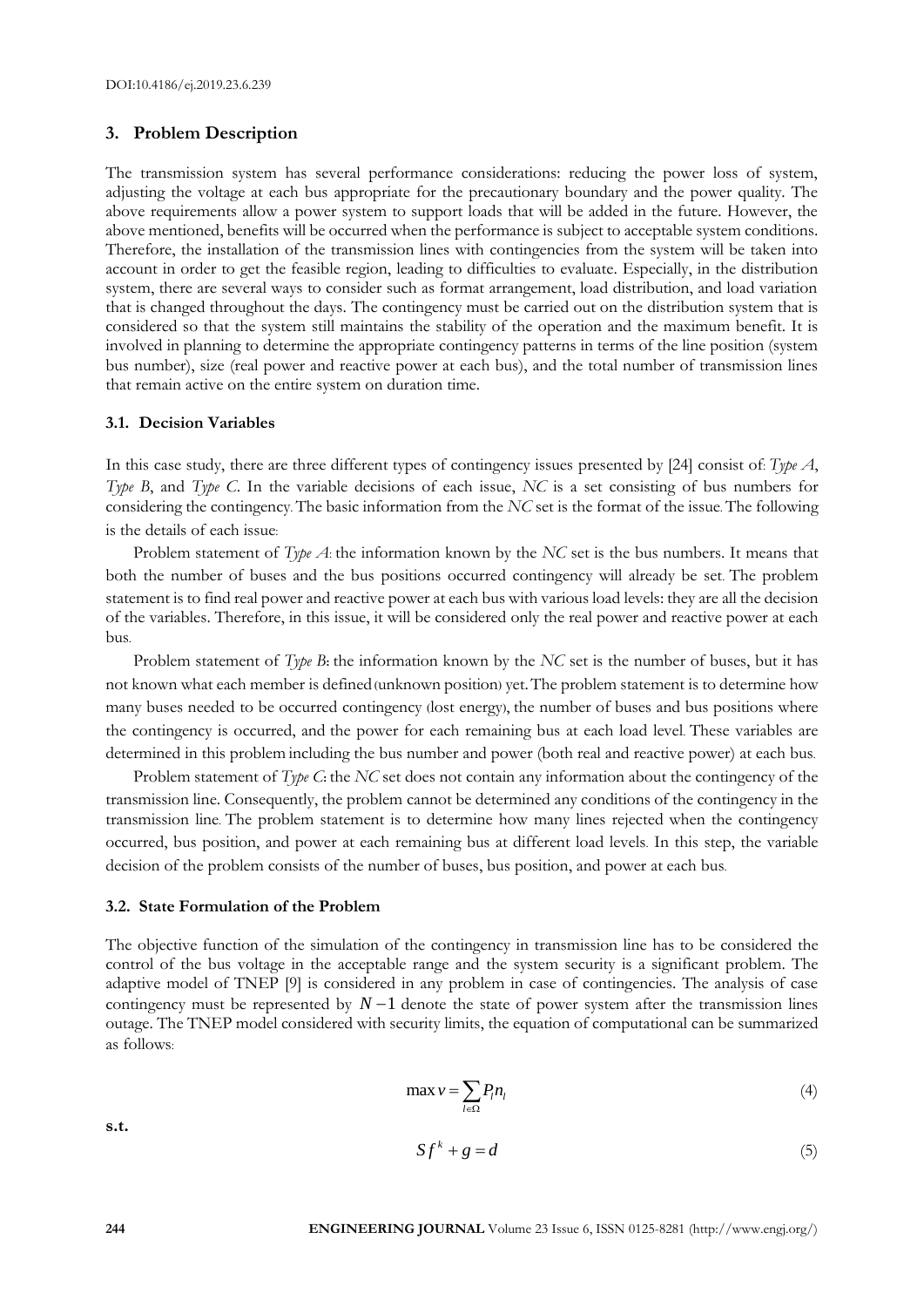$$
f_l^k - \gamma_l (n_l^0 + n_l) (\Delta \theta_l^k) = 0, \text{ for } l \in 1, 2, ..., nl \& l \neq k
$$
 (6)

$$
f_l^k - \gamma_l (n_l^0 + n_l - l)(\Delta \theta_l^k) = 0, \text{for } l = k
$$
 (7)

$$
\left|f_l^k\right| \leq (n_l^0 + n_l)\overline{f}_l, \text{ for } l \in 1, 2, \dots, nl \& l \neq k \tag{8}
$$

$$
\left|f_l^k\right| \leq (n_l^0 + n_l - 1)\overline{f_l}, \text{ for } l = k \tag{9}
$$

$$
0 \le n_l \le \overline{n}_l \tag{10}
$$

$$
n_1 \le 0
$$
, for  $l \in 1, 2, ..., nl \& l \ne k$ ,  $(n_1 + n_1^0 - 1) \ge 0$ , for  $l \in k$ ,  $\Omega$  and  $k = 0, 1$ 

 $f_x^2 = y_x(x_0^2 + u_x \cos \theta_x) = 0$ ,  $\text{for } t \in 1, 2, ..., n \text{ for } t \in \mathbb{R}$ <br>  $f_y^2 = (x_0^2 + u_y - 1) \overline{f_x}$ ,  $\text{for } t \in \mathbb{R}, 2, ..., n \text{ for } t \in \mathbb{R}$ <br>  $\{f_z^2 \le (x_0^2 + u_y - 1) \overline{f_z}$ ,  $\text{for } t \in \mathbb{R}, 2, ..., n \text{ for } t \in \mathbb{R}$ <br>  $\{x_0^2 \le (x_0^2 + u_y - 1) \$ where  $k = 0$  is the foundation case not have any line outage. *S* is the node of each branch incidence matrix transposed in the line system.  $f^k$  $f^k$  is the vector of  $f^k_l$ .  $\gamma_i$  $\gamma_l$  is the circuit susceptive addition to  $l^h$ .  $n_l$  is the circuit number addition to  $l^h$ .  $n_i^0$ *is the zero circuit in normal operation.*  $\Delta \theta_i^i$ is the step phase angle when  $k^{th}$  is the number of line contingencies. *k l*  $f_l^k$  is the summarized of active power obtained by the circuit of  $l^h$ .  $\overline{f}$  $f_l$  is the maximum operation point of active power obtained by the circuit of  $l^h$ .  $\bar{n}_l$  is the maximum number of line circuit that can addition in  $l^h$ .  $\Omega$  is the set of all transmission lines. *P<sup>l</sup>* is the total of active power of all transmission lines.  $n_i$  is the total number of all transmission lines. *NC* is the number of probability contingencies.

The objective function of the problem is to maximize the total active power in all of transmission lines existed after the line contingencies occur in the power system, satisfying the constraints of active power flow in the lines transmission system, for the fundamental case of contingency defined by  $N-1$ . (5) is the power balance, (6) and (7) are the power flow equation of active power. (8) and (9) the constraints of active power flow, and (10) presents the line constraints.

## **3.3. Adaptive PSO Method**

#### 3.3.1. Fundamental of PSO

The PSO was first established by [25]. The execution of PSO including an inertial weight and a constriction factor. All review detail of development in PSO is presented in [25]-[27]. The PSO method is the search tool using by population of particle and corresponding to each self-particle. The PSO presents competitor solution to solve the problem. The first step is a random initialization of population in each search space and executes on the particles social for observation behavior in the swarm such as fish, bee, bird, and the swarm theory. The objective to finds the global optimal by simply changing the trajectory of individual in each the search space that is changed by dynamically modifying the velocity of each particle, learning to the flying experience itself and the other particles in the search own area.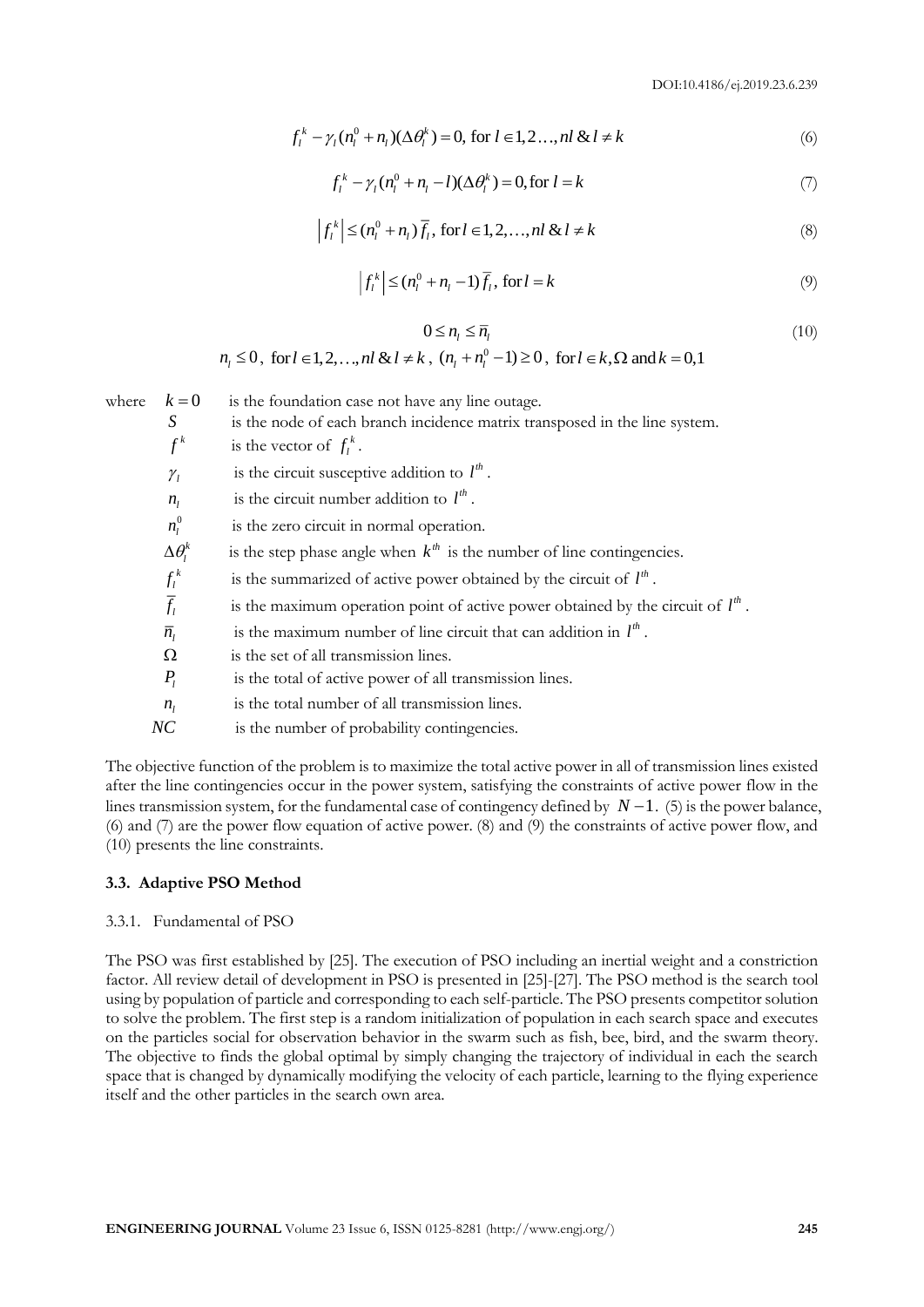## 3.3.2. PSO and comparison of advantages

- 1) The PSO is simplify to achieve operation and have a little process to adjust parameters. Unlike GA has development step performance such as mutation and crossover [21].
- 2) The GA algorithm active by sharing information, consequently the whole population of GA will be move as one direction in the group, but The PSO only the best particle  $(G_{best})$  will provides the information to another particle in the swarm. It is robustness point of PSO more than GA.
- 3) The PSO has performance index or objective function to conduct the direction of search space problem.
- 4) The PSO has flexible process to control parameters between the global and local for exploration of the search space. Different the GA and other algorithms this support PSO forward to the unique feature exceeds the other heuristic tools and improve the search ability.

## 3.3.3. The algorithm of PSO

The positions and the velocities using in the initial particles swarm both of them processing by randomly produced to permit all particles randomly circulated pass over the search space. The parameter of fitness value to determine each particle for estimation, after that the particles will be determine the best position of each particle and also shown the parameter of particle that is the best value of global fitness in the present iteration. The next step of velocities in all particles are developed by using the data from the last velocity. The syntax of  $G_{best}$  represents the best solution of each particle, that obtained by the best particle in swarm. The velocity has updated by development in each iterative countering  $t$  to  $t+1$  can be explained as [28]:

$$
v_{id}(t+1) = w v_{id}(t) + c_1 r_{id}(t) [y_{id}(t) - x_{id}(t)] + c_2 r_{2d}(t) [\hat{y}_d(t) - x_{id}(t)]
$$
\n(1)

| where | x                      | is the particle swarm position.            |
|-------|------------------------|--------------------------------------------|
|       | ν                      | is the particle swarm velocity.            |
|       | w                      | is the weight value of inertia.            |
|       | $c_1, c_2$             | is the constants values of acceleration.   |
|       | $r_{1d}^{}, r_{2d}^{}$ | is the random values of distribution.      |
|       | y                      | is the personal value of best position.    |
|       | ŷ                      | is the global value of best position.      |
|       | i                      | is the iteration of particle at $i^{th}$ . |
|       | d                      | is the number of dimension at $d^{th}$ .   |
|       | id                     | is the particle $i$ at the dimension $d$ . |

When the last position finished will be update the new position in each particle of swarm is performed by:

$$
x_{id}(t+1) = x_{id}(t) + v_{id}(t+1)
$$
\n(12)

The procedure of velocity and position development is repeated and will be finished when the alleviation critical is encounter, for example the maximum value of iteration is terminated or the solution is adaptive smaller than the sufferance value of the pre-specified.

## 3.3.4. The algorithm of adaptive PSO

The fundamental of PSO method has the initial weight for stimulation constant of all particle in the first generation. The important parameter will be move from the state of current position to the new position for optimization by using initial weight ( *w* ). In order to develop the ability of search space and the algorithm of adaptive PSO can be redeemed in the feature of particle movement, that controlled by the objective function. The adaptive PSO has a process for adjust position such that specific fitted particle which is best particle. The best particle will be more slowly than normal particle when compared each other. The procedure of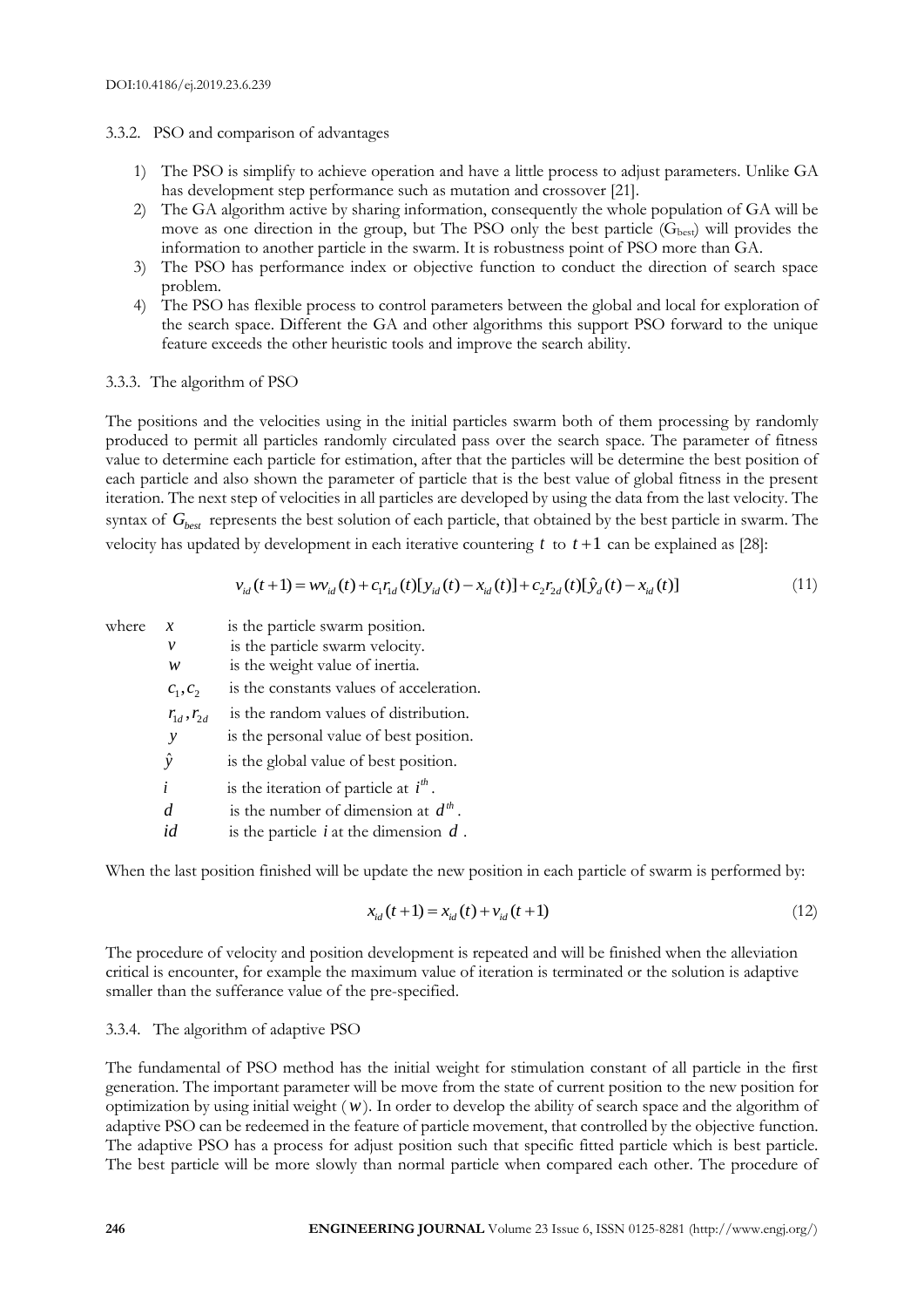adaptive particle can be completed be chosen different parameters in each particle swarm depend on their rank, that compare between  $w_{\text{min}}$  and  $w_{\text{max}}$  as explained following [9]:

$$
w_{1} = w_{\min} + \frac{(w_{\max} - w_{\min}) \cdot \text{Rank}_{i}}{\text{Total population}}
$$
\n(13)

Therefore, from (13) can be concluded the best particle is the best of first rank and inertia weight for determination the maximum value and the lowest fitted particle will represents the maximum of inertia weight, consequently the particle will move with a high velocity. The particle can be set the velocities to update and develop behavior by using (14), and if the parameters of velocity value exceeds than  $V_{\text{max}}$ , it can be ensured by (15).

$$
v_{ij}(t+1) = w_i v_{ij}(t) + c_1 r_1 (p_{ij}(t) - x_{ij}(t)) + c_2 r_2 (p_{ij}(t) - x_{ij}(t))
$$
\n(14)

$$
v_{ij}(t+1) = sign(v_{ij}(t+1)) * min(|v_{ij}(t+1)|, V_{jmax})
$$
  
for  $j = 1, 2, ..., d; i = 1, 2, ..., n$  (15)

The update position of particle swarm can be obtained by using (16) and the value of particles position exceed the determination range, then it can be adjusted to feasible region by (17).

$$
x_{ij}(t+1) = x_{ij}(t) + v_{ij}(t+1), \text{ for } j = 1, 2, ..., d; i = 1, 2, ..., n
$$
\n(16)

$$
x_{ij}(t+1) = \min(x_{ij}(t+1), \text{range}_{j\text{max}})
$$
  
\n
$$
x_{ij}(t+1) = \max(x_{ij}(t+1), \text{range}_{j\text{max}})
$$
\n(17)

The propose of re-initialization is presented to the APSO algorithm later than define the number of generations when the convergence of the algorithm is not development. The above mentioned of APSO population has a unique feature generation is re-initialized by new randomly produced individuals. The new individuals number chosen from k when k is the least fitted individuals of original population, measured by the percentage of all population to be adjusted. The effect re-initialization of population process is identical to the modification process of GA algorithm. The effect not only useful the algorithm precipitately converges to a local optimal but also re-initialization of population it can be obtained Fbest value that is specific number of swarms.

#### 3.3.5. APSO and contingency

The objective function  $(f(x))$  for contingency represented by (4). When x is the set of competitor lines which presenting a solution of contingencies. The element of  $x$  denotes the correctly direction in each a competitor line construction. The range of each parameters defined by  $x_i$  it can be ensured right-of-ways [9]. The fitness function evaluation is the function to inspect the worth case of a solution that can represented by:

$$
f = \sum_{l} P_{l} n_{l} + W_{l} \sum_{k=0}^{NC} \sum_{ol} (abs(f_{l}^{k}) - \overline{f}_{l}) + W_{2}(n_{l} - \overline{n}_{l})
$$
\n(18)

Where syntax ol is the set of overloaded lines. The objective function proposed to find the set of transmission lines for formulation such that the minimization of active power must not overloads are generated during the horizontal of plan. Therefore, the first term of (18) formulations the total active power in each transmission contingencies plan. The second term is additional function for analysis the active power flow by using the constraint violations in the normal operation case, and the syntax  $N-1$  is represents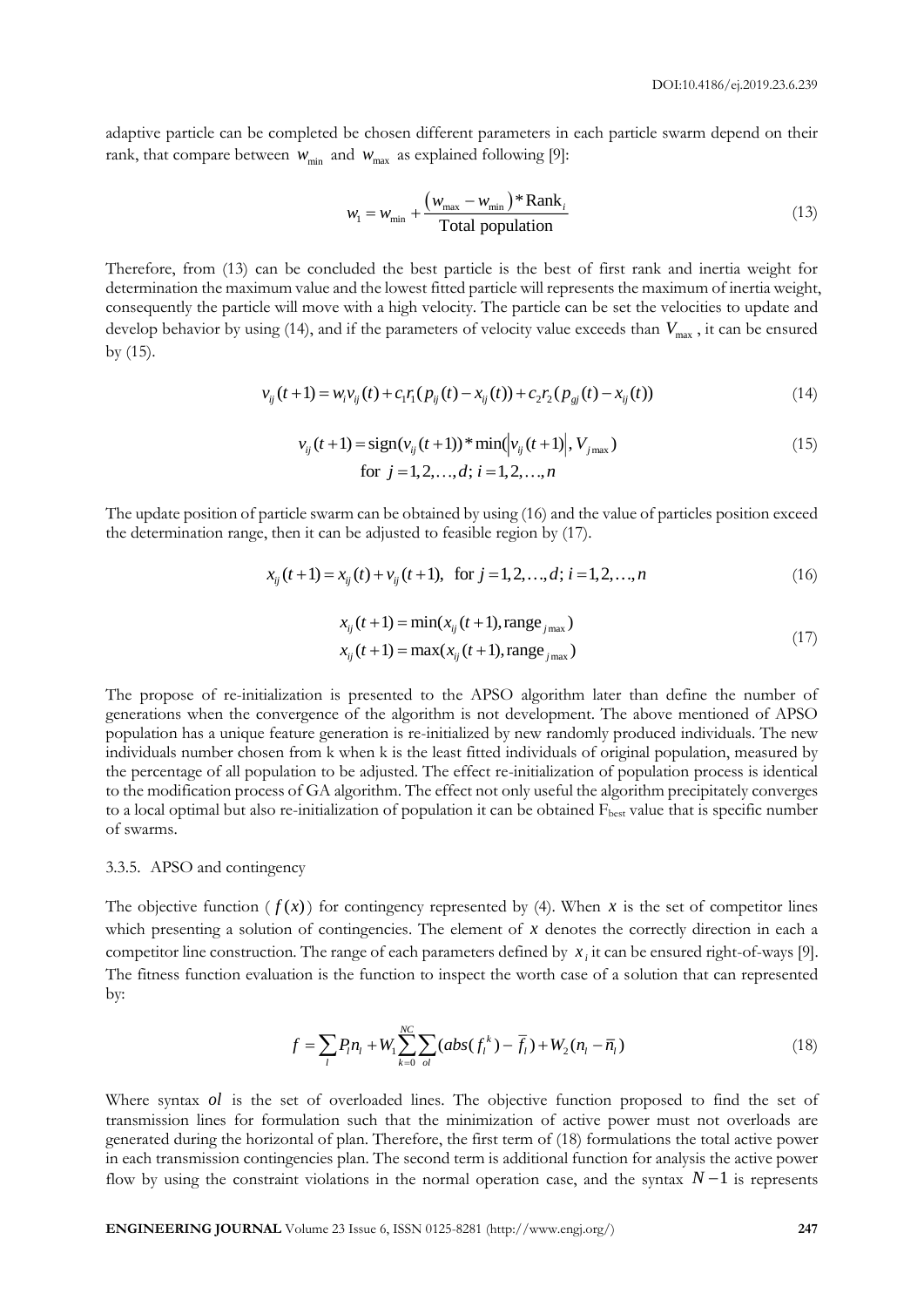contingency cases. The third term is optimal function for find the maximum number of circuit, where the function of  $l^h$  over the operation limits. The  $W_1, W_2$  are the penalty terms. Furthermore, the second and the third terms are attached to the main objective function only case contingency of violations.

#### **3.4. Replacing of the PSO Method**

The objective function (18) in the application of the particle swarm method with the solution of contingency and the outage transmission lines from the system is to replace the problem with particle swarm. The variable which is executed by PSO, such as the number of variables, decisions, and load levels is taken into account. The problem is divided into the several contingency states releasing the outage line into 3 forms: *Type A*, *Type B*, and *Type C*. Each problem has a number of different decision variants. It is different to replace variables with the particle swarm method.

Problem statement of *Type A*: The decision variables of the problems consist of real power and reactive power at each bus in load levels. The member of *NC* set is the bus position number defined by  $nc$ , consequently the replacement with particle swarm method which is:

$$
\overline{x} = \begin{bmatrix} \overline{P_{c_1}} & \overline{P_{c_2}} & \dots & \overline{P_{c_t}} & \dots & \overline{P_{c_{NC}}} \\ \overline{Q_{c_1}} & \overline{Q_{c_2}} & \dots & \overline{Q_{c_t}} & \dots & \overline{Q_{c_{NC}}} \end{bmatrix}
$$
\n(11)

$$
\overline{P_{c_i}} = \begin{bmatrix} P_{c_i^1} & P_{c_i^2} & \dots & P_{c_i^j} & \dots & P_{c_i^s} \end{bmatrix} \tag{12}
$$

$$
\overline{Q_{c_i}} = \begin{bmatrix} Q_{c_i^1} & Q_{c_i^2} & \dots & Q_{c_i^j} & \dots & Q_{c_i^s} \end{bmatrix}
$$
\n(13)

The number of dimensions of each particle can be calculated by:

$$
D = NC \times S \tag{14}
$$

Problem statement of *Type B***:** The information from the *NC* set is the total number of members within the set (The number of outage line transmission). The decision variables of the problem are the bus outage number of line transmissions, and both of all power supplies are real and reactive power at each different load levels. If  $nc$  is the number of in *NC* set, each particle is represented by the following characteristics:

$$
\overline{x} = \begin{bmatrix} \overline{BC} & \overline{P_{c_1}} & \overline{P_{c_2}} & \dots & \overline{P_{c_r}} & \dots & \overline{P_{c_{NC}}} \\ \overline{BC} & \overline{Q_{c_1}} & \overline{Q_{c_2}} & \dots & \overline{Q_{c_r}} & \dots & \overline{Q_{c_{NC}}} \end{bmatrix}
$$
\n(15)

$$
\overline{BC} = \begin{bmatrix} BC_1 & BC_2 & \dots & BC_t & \dots & BC_{NC} \end{bmatrix}
$$
 (16)

$$
\overline{P_{c_i}} = \begin{bmatrix} P_{c_i^1} & P_{c_i^2} & \dots & P_{c_i^j} & \dots & P_{c_i^s} \end{bmatrix} \tag{17}
$$

$$
\overline{Q_{c_i}} = \begin{bmatrix} Q_{c_i^1} & Q_{c_i^2} & \cdots & Q_{c_i^j} & \cdots & Q_{c_i^s} \end{bmatrix}
$$
\n(18)

The number of dimensions of each particle can be calculated by:

$$
D = NC + (NC \times S) = NC \times (1+S)
$$
\n<sup>(19)</sup>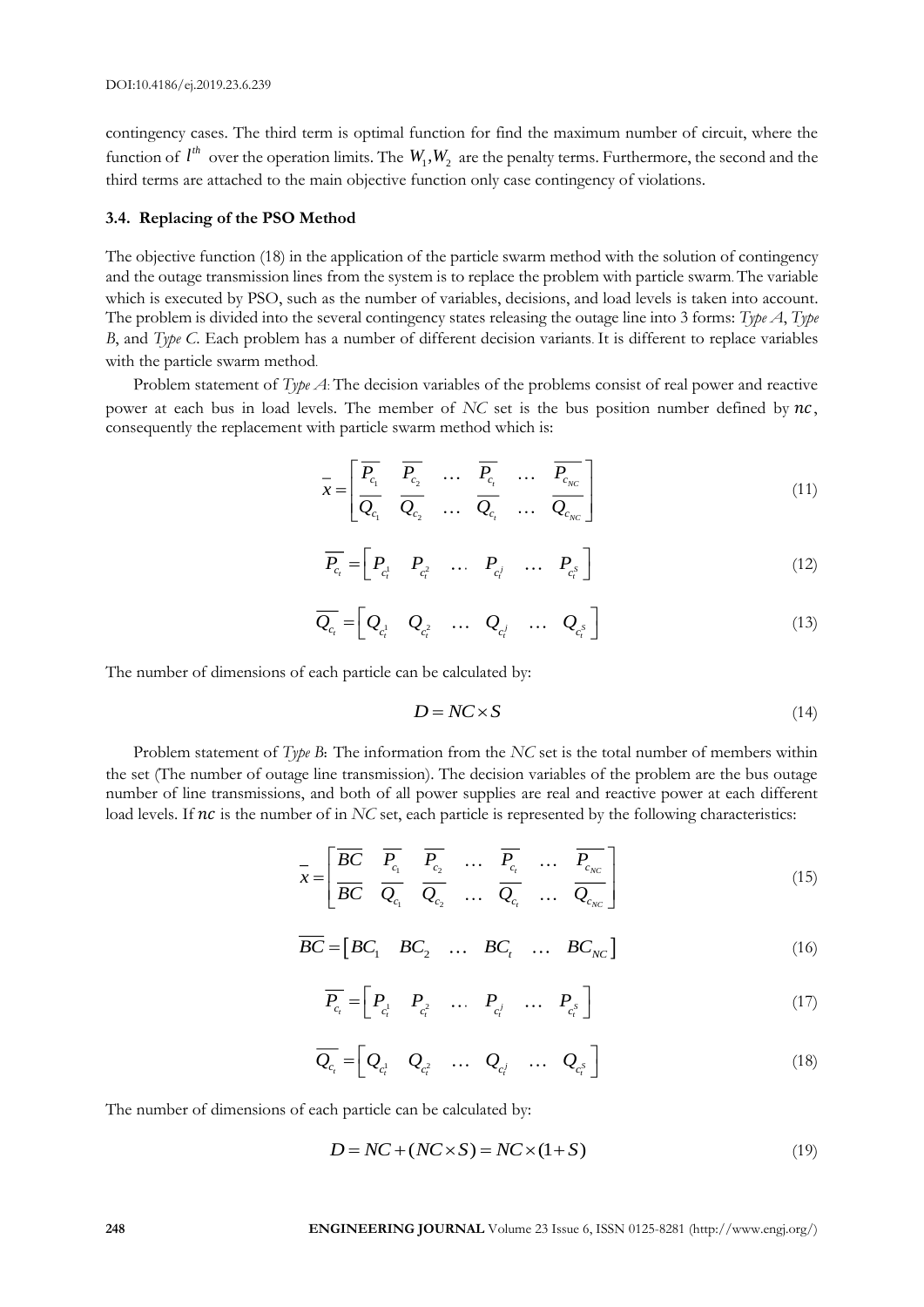Problem statement of *Type C***:** The *NC* set of the problems is not defined any conditions for the transmission lines outage. The problem decision variables consist of the number of buses, bus positions and both of real power and reactive power, which are supplied to each bus at the load level. This research has applied the binary-particle swarm algorithm to reduce the number of decision variables to provide existing the bus number and the power supply demand at each bus represented by:

$$
\overline{x} = \begin{bmatrix} \overline{Uc} & \overline{P_{c_1}} & \overline{P_{c_2}} & \dots & \overline{P_{c_r}} & \dots & \overline{P_{c_{NB}}} \\ \overline{Uc} & \overline{Q_{c_1}} & \overline{Q_{c_2}} & \dots & \overline{Q_{c_r}} & \dots & \overline{Q_{c_{NB}}} \end{bmatrix}
$$
\n(20)

$$
\overline{Uc} = [Uc_1 \quad Uc_2 \quad \dots \quad Uc_k \quad \dots \quad Uc_{NB}] \; ; \; Uc_k \in \{0,1\}
$$
 (21)

$$
\overline{P_{c_k}} = \begin{bmatrix} P_{c_k^1} & P_{c_k^2} & \dots & P_{c_k^j} & \dots & P_{c_k^s} \end{bmatrix} \tag{22}
$$

$$
\overline{Q_{c_k}} = \begin{bmatrix} Q_{c_k^1} & Q_{c_k^2} & \cdots & Q_{c_k^j} & \cdots & Q_{c_k^s} \end{bmatrix}
$$
\n(23)

 $Uc_k$  is a decision variable that defines transmission lines outage at each bus (0 = no outage, 1 = outage). The number of dimensions of each particle can be calculated by:

$$
D = NC + (NC \times S) = NC \times (1 + S)
$$
\n<sup>(24)</sup>

#### **3.5. Computation Procedure**

The computation procedure, developed on the algorithm for tracing the feasible region on the P-Q plane adaptive with PSO algorithm for optimal bus contingency within feasible region is described by the following steps:

- 1) Inputting line data and bus data of the system: power, voltage, system parameter, all operational constraints and PSO parameters.
- 2) Selecting the objective and the decision parameter for optimization computing and producing an initial quantity of particles. The data input matrix depends on replacing decision variables.
- 3) Determining the initial predictor point  $S_1^*$  and the initial guess  $X_1^0$  and letting  $k=1$  for the first iteranc step.
- 4) Determining the upper and lower boundary of constraint conditions.
- 5) Determining the boundary point  $S_k^b$  and the result on the region  $X_k$  by using the minimization method.
- 6) Checking if the load existing point by  $S_k^*$  must internal the feasible boundary or not. If  $S_k^* = S_k^b$ , then forward to the next step. If  $S_k^* \neq S_k^b$ , then forward to step 8.
- 7) Determining the direction  $\Delta S_c^{*(i)}$  by conventionalizing  $w^{(i)}$  and then rotating 90 degrees counterclockwise by multiplying an imaginary axis *j* as the following,  $\Delta S_c^{*(i)} = j w^{(i)} / |w^{(i)}|$ .
- 8) Setting initial iteration index when  $= 0$ .
- 9) Finding the next infeasible point  $S_c^{*(i+1)}$  followed by consideration of  $\Delta S_c^{*(i)}$  and a step size *l* as  $S_c^{*(i+1)} = S_c^{*(i)} l \cdot \Delta S_c^{*(i)}$ .
- 10) Determining the qualified and unqualified particles by ensuring bus number emerged in the initial section of all the particles.
- 11) Considering the qualified particles, executed the power flow computation to obtain all bus voltage consist of active and reactive power losses.
- 12) Checking all of constraints. If any one of all results is violated, a penalty function is done otherwise, the penalty function is zero.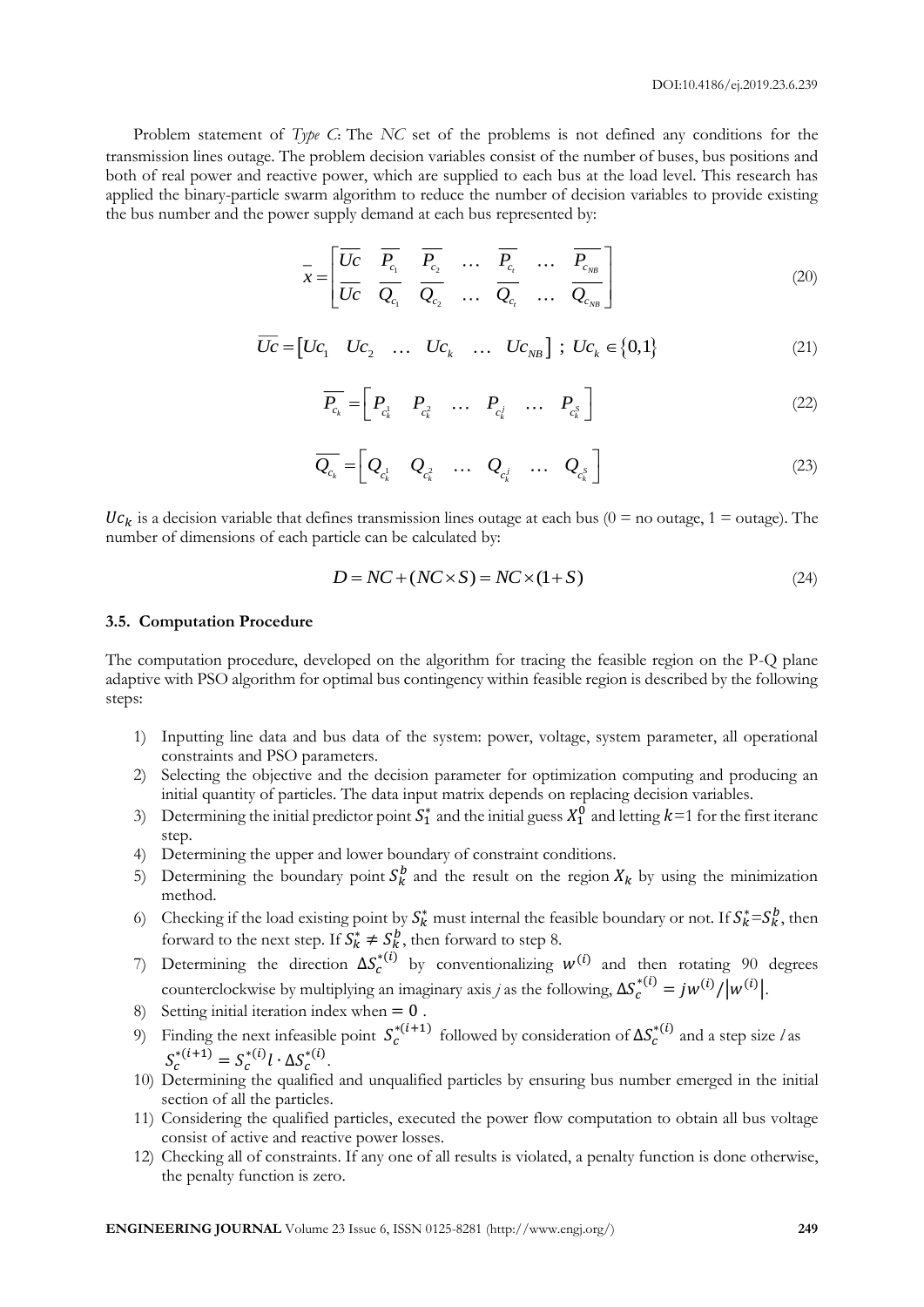- 13) Evaluating of the fitness value from the qualified particles using total of active power loss and penalty function.
- 14) Comparison the fitness value with the best personal particle  $(P_{\text{best}})$ . If the fitness result is lower than *Pbest*, carrying on the values of the current *Pbest*, and recording the particle position corresponding to parameter *Pbest*.
- 15) Selecting the minimum value of *Pbest* from all of the qualified particles transformed to the current global best, *Gbest*, and recording the particle position corresponding to parameter *Gbest*.
- 16) Updating the velocity and position of all the particles.
- 17) If the number of calculations is iterated to be maximum, the particle corresponding to the current  $G_{best}$  is the optimal result and then forward to Step 12. Otherwise, set t=t+1 and return to 10.

Because of the equation constraints, the feasible region may not be satisfied at the point where two parts of different active constraints are appeared with each other. The tracing boundary method repeatedly returns the equilibrium boundary point, the new *S\** adjusts positions around this feasible point until obtained a new region point after that PSO randomizes a point in feasible region, as shown in Fig. 5.



#### Fig. 5. Randomly PSO in Feasible boundary tracing.

#### **4. Numerical Results**

#### **4.1. Boundary Tracing Method**

The foundation of boundary tracing method is demonstrated in the two-bus system shown in Fig. 6. This demonstrates and compares the feasible boundary within the solvable boundary and then inspects the region curve obtained by determining the maximum loading points occurring in various problems.

A numerical example [15] in case of the two-bus system demonstrates the boundary within the solvable boundary by using the continuation power flow (CPF) method. The system includes one source bus and one demand bus as displayed in Fig. 6. In this example, the magnitude of  $V_1$  or  $X$  is set to be 1.0 p.u.



Fig. 6. A two-bus system.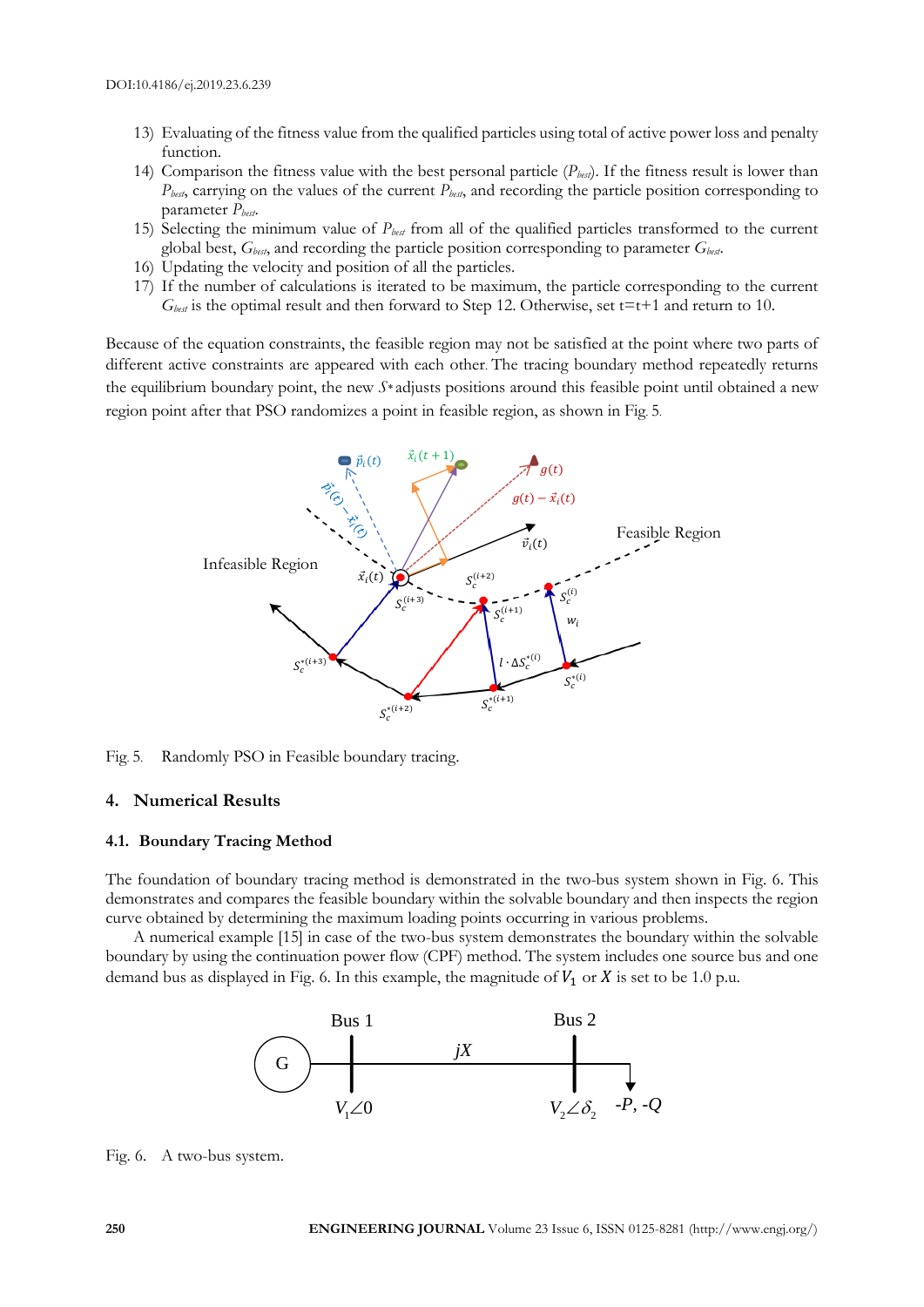The simulation considers the demand determined by a negative value and the source is a positive value. The feasible region of boundary curve determined by the equipment's constraints of the system. The period of the voltage of bus is between 0.95 and 1.05 p.u. The period of the source capacity are between 0 and 2 MW and  $\pm 2$  MVAr. The demand injection is considered to be negative because of demand has no capability to generate active power. The load injection is  $-0.2+j0.0$  MVA obtained by power flow solution at Bus 2, which is a feasible region. This point is defined to be the loading point of the computation.

From the point of existing load, the formulation returns the first point and the predictor point by application the repeated power flow method. The repeated power flow expands the demand by a step  $\sigma$  of 0.1 MW in the way of its fixed power factor. The first point is the result from the boundary at the existing loading point equal to  $-0.296 + 10.0$  MVA. The initial predictor dot is defined by varying the loading point of  $-0.2+j0.0$  MVA. Then, the initial prediction point is  $-0.496+j0.0$  MVA.

The boundary tracing method is based on the algorithm of proposed tracing boundary. The system analysis determines a step size  $\ell$  and a space  $\ell$  similar to 0.05 p.u. The feasible boundary contour plotted on an x-y plane are active and reactive power injection at Bus 2, respectively. The boundary tracing method solution presented in Fig. 7.



Fig. 7. Demonstration of the boundary tracing process [23].

The figure shows the loading point of existing within the boundary. In order to correlate a solution with the maximum loading points, the demand injection of  $-0.8+j1.5$  MVA is choose from fundamental of problem. From two loading points of existing, the maximum demand points are obtained by the repeated power flow algorithm. The formulation varies the load in various ways around the operating point of existing, and then correlate the solutions with the determined boundary, as presented in Fig. 8.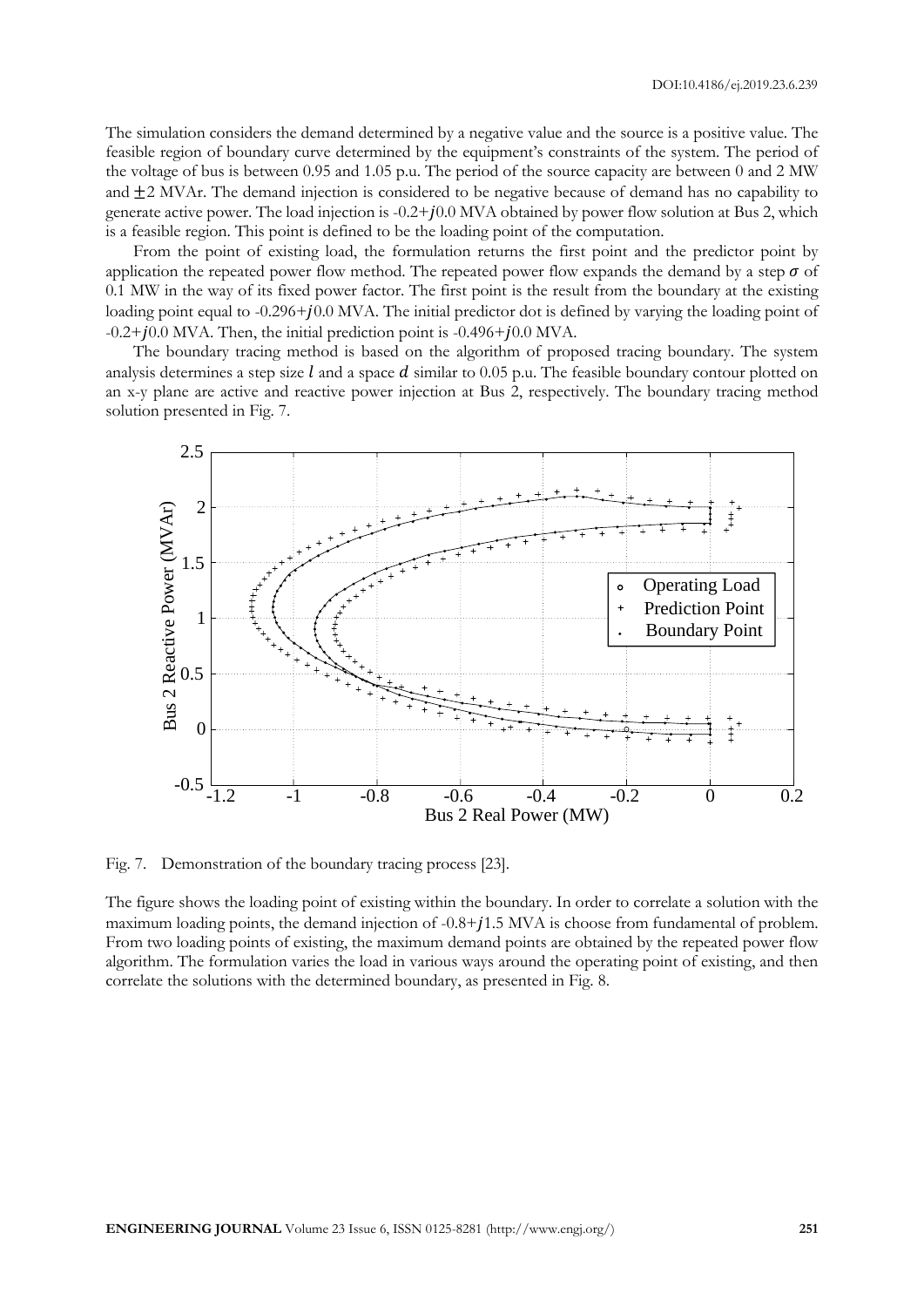

Fig. 8. The Maximum loading points of  $-0.2+j0.0$  MVA [23].



Fig. 9. The Maximum loading point of  $-0.8+j1.5$  MVA [23].

The results demonstrate the loading points obtained from maximum point stretch on the boundary curve. The boundary determined from the propess of tracing boundary method which is a curve consisting of the maximum loading points. The boundary is defined by equipment's constraints considered in this case. These constraints are practically for the power system execution. Figure 10 compares the solution of boundary with the solvable boundary. This solvable boundary is determined in [15]. A curve of solvable boundary is defined by using the process of tracing boundary method, but the minimization problem is calculated lacking equipment's constraints. From the figure, it can be complied the region bounded by the equipment's constraints is smaller than the solvable boundary. This boundary is called the feasible region as stated in several literatures [11]-[15]. However, the system analysis in this segment is a foundation problem system.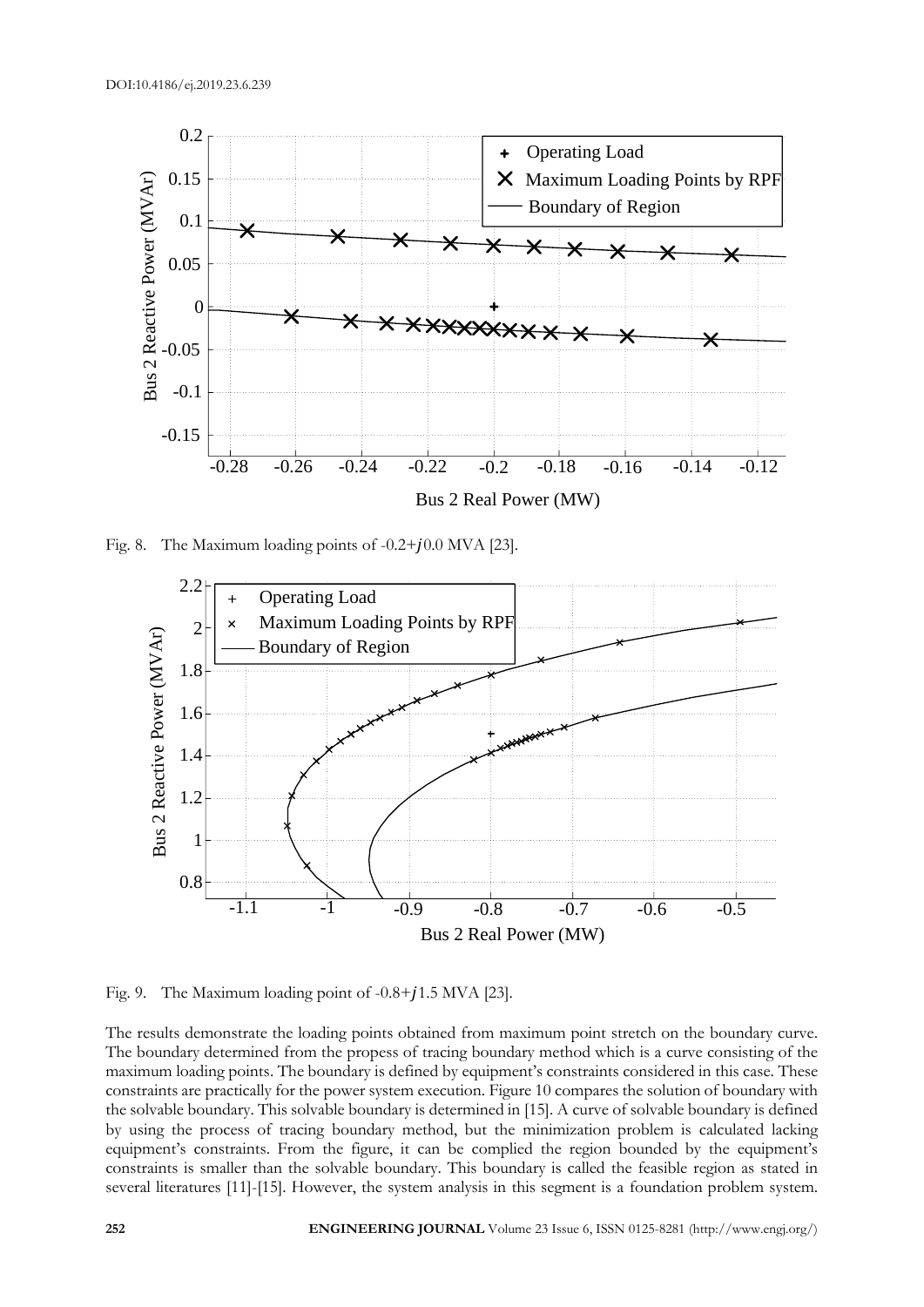The process of tracing boundary method can be tested on the larger power system in order to analysis the effects of the system parameters on the feasible boundary.



Fig. 10. Feasible region and solvable boundary of the two-bus system [23].

## **4.2. Feasible Region with PSO Algorithm**

Table 1. Bus Data [29].

| <b>Bus</b>     | Voltage      |           |         | Generation | Load    |         |  |
|----------------|--------------|-----------|---------|------------|---------|---------|--|
|                | $Mag$ (p.u.) | Ang (deg) | P(MW)   | Q(MVAr)    | P(MW)   | Q(MVAr) |  |
| 1              | 1.035        | $-7.278$  | 172.00  | 21.47      | 108.00  | 22.00   |  |
| $\overline{2}$ | 1.035        | $-7.370$  | 172.00  | 15.66      | 97.00   | 20.00   |  |
| $\overline{3}$ | 0.989        | $-5.584$  |         |            | 180.00  | 37.00   |  |
| $\overline{4}$ | 0.998        | $-9.690$  |         |            | 74.00   | 15.00   |  |
| 5              | 1.019        | $-9.964$  |         |            | 71.00   | 14.00   |  |
| 6              | 1.012        | $-12.421$ |         |            | 136.00  | 28.00   |  |
| 7              | 1.025        | $-7.357$  | 240.00  | 51.84      | 125.00  | 25.00   |  |
| 8              | 0.993        | $-11.088$ |         |            | 171.00  | 35.00   |  |
| 9              | 1.001        | $-7.435$  |         |            | 175.00  | 36.00   |  |
| 10             | 1.028        | $-9.503$  |         |            | 195.00  | 40.00   |  |
| 11             | 0.990        | $-2.154$  |         |            |         |         |  |
| 12             | 1.003        | $-1.517$  |         |            |         |         |  |
| 13             | 1.020        | 0.000     | 187.25  | 133.99     | 265.00  | 54.00   |  |
| 14             | 0.980        | 2.258     | 0.00    | $-27.72$   | 194.00  | 39.00   |  |
| 15             | 1.014        | 11.566    | 215.00  | $-3.95$    | 317.00  | 64.00   |  |
| 16             | 1.017        | 10.449    | 155.00  | 44.40      | 100.00  | 20.00   |  |
| 17             | 1.039        | 14.931    |         |            |         |         |  |
| 18             | 1.050        | 16.292    | 400.00  | 138.73     | 333.00  | 68.00   |  |
| 19             | 1.023        | 8.917     |         |            | 181.00  | 37.00   |  |
| 20             | 1.038        | 9.530     |         |            | 128.00  | 26.00   |  |
| 21             | 1.050        | 17.117    | 400.00  | 106.91     |         |         |  |
| 22             | 1.050        | 22.766    | 300.00  | $-29.55$   |         |         |  |
| 23             | 1.050        | 10.572    | 660.00  | 135.59     |         |         |  |
| 24             | 0.978        | 5.299     |         |            |         |         |  |
|                |              | Total:    | 2901.25 | 587.36     | 2850.00 | 580.00  |  |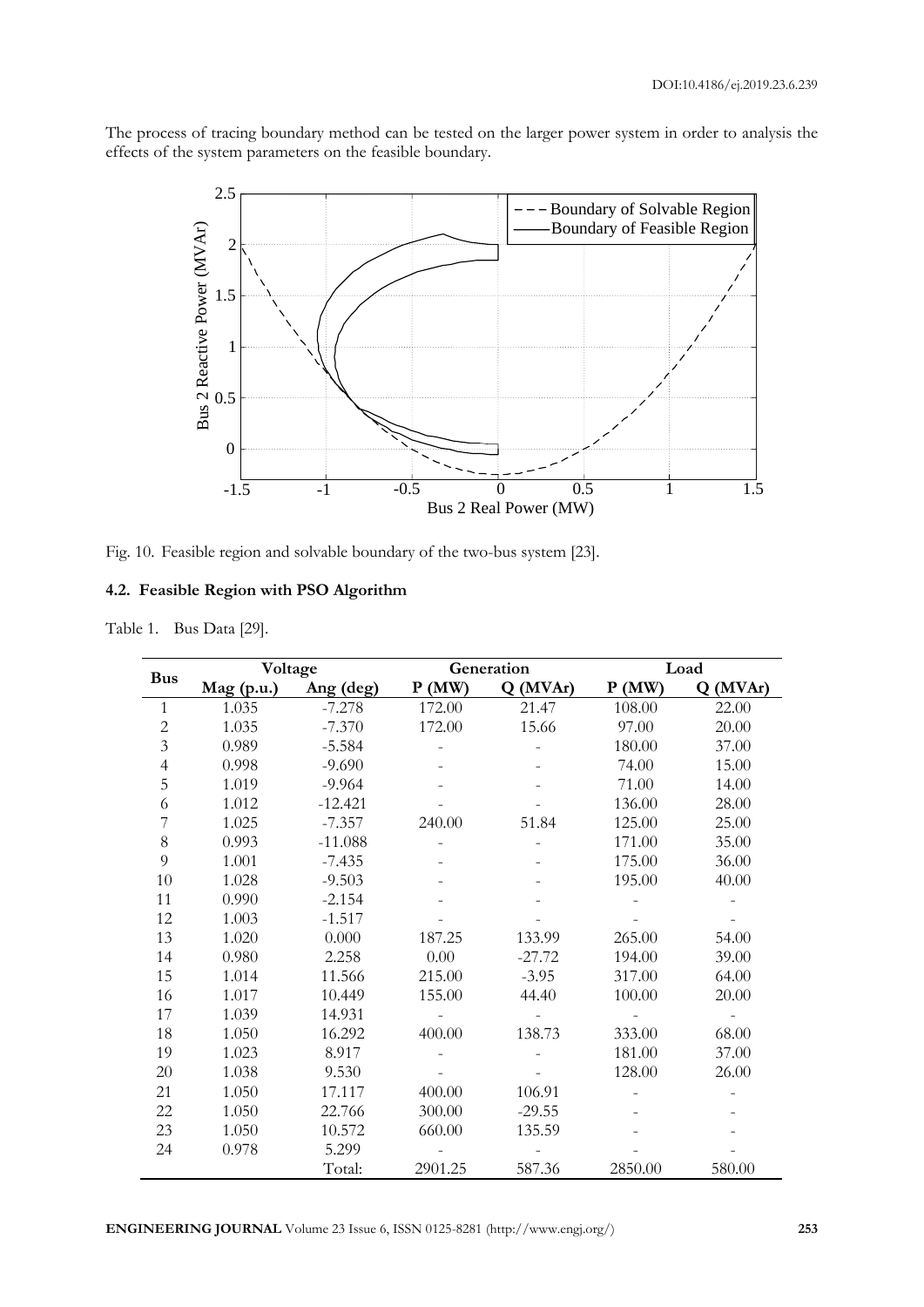| From           | To             | Reactance | Capacity | From | To | Reactance | Capacity |
|----------------|----------------|-----------|----------|------|----|-----------|----------|
|                |                | (p.u.)    | (MVA)    |      |    | (p.u.)    | (MVA)    |
|                | $\overline{2}$ | 0.0146    | 175      | 11   | 13 | 0.0488    | 500      |
|                | 3              | 0.2253    | 175      | 11   | 14 | 0.0426    | 500      |
| 1              | 5              | 0.0907    | 350      | 12   | 13 | 0.0488    | 500      |
| $\overline{2}$ | 4              | 0.1356    | 175      | 12   | 23 | 0.0985    | 500      |
| $\overline{2}$ | 6              | 0.2050    | 175      | 13   | 23 | 0.0884    | 500      |
| 3              | 9              | 0.1271    | 175      | 14   | 16 | 0.0594    | 500      |
| 3              | 24             | 0.0840    | 400      | 15   | 16 | 0.0172    | 500      |
| 4              | 9              | 0.1110    | 175      | 15   | 21 | 0.0249    | 1000     |
| 5              | 10             | 0.0940    | 350      | 15   | 24 | 0.0529    | 500      |
| 6              | 10             | 0.0642    | 175      | 16   | 17 | 0.0263    | 500      |
| 7              | 8              | 0.0652    | 350      | 16   | 19 | 0.0234    | 500      |
| 8              | 9              | 0.1762    | 175      | 17   | 18 | 0.0143    | 500      |
| 8              | 10             | 0.1762    | 175      | 17   | 22 | 0.1069    | 500      |
| 9              | 11             | 0.0840    | 400      | 18   | 21 | 0.0132    | 1000     |
| 9              | 12             | 0.0840    | 400      | 19   | 20 | 0.0203    | 1000     |
| 10             | 11             | 0.0840    | 400      | 20   | 23 | 0.0112    | 1000     |
| 10             | 12             | 0.0840    | 400      | 21   | 22 | 0.0692    | 500      |

Table 2. Reactance and Capacity Data of Transmission Lines [29].



Fig. 11. IEEE 24-bus power system RTS-96 [29].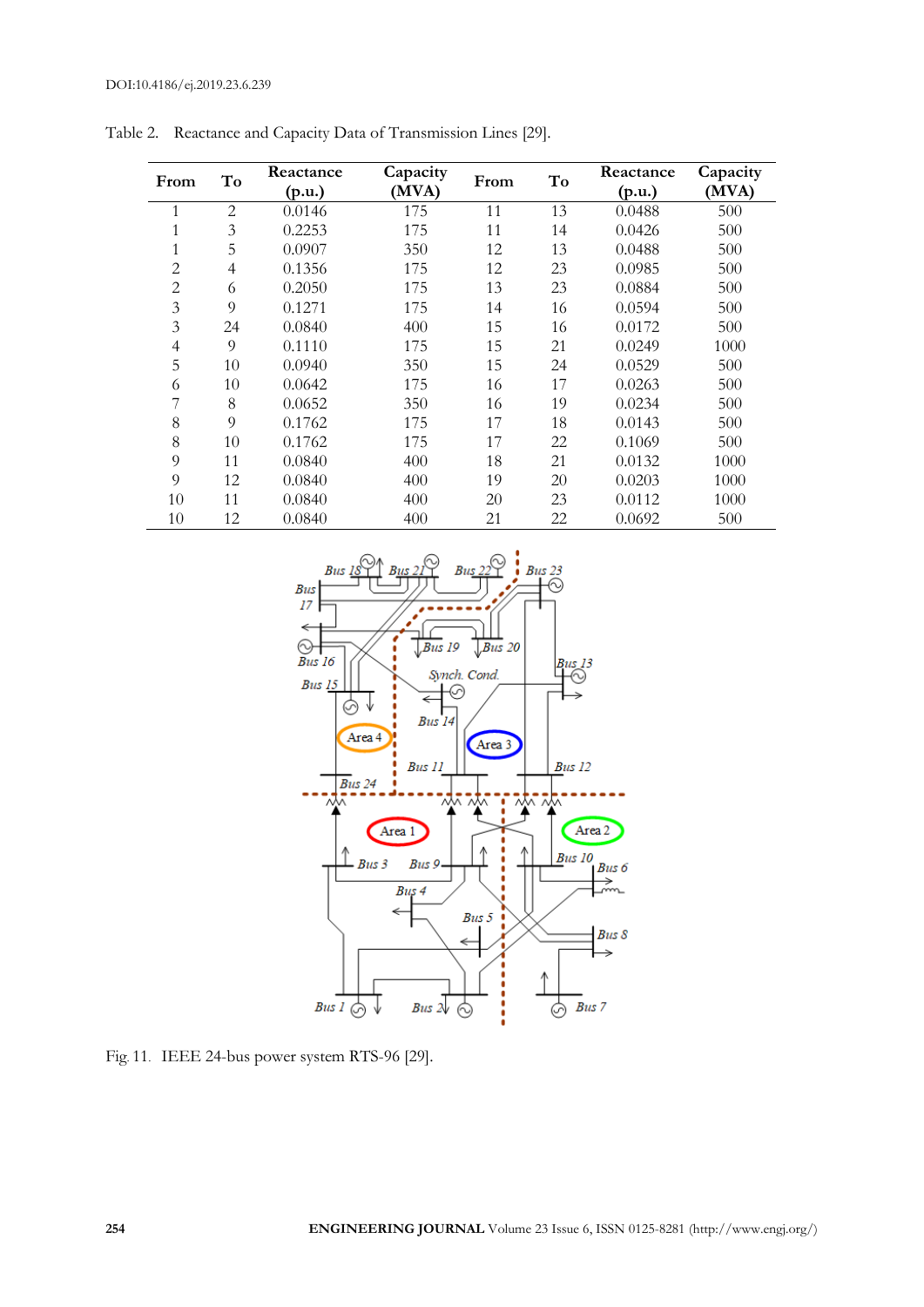## 4.2.1. Result



Case 1: available transfer capability from area 3 to area 4 taking time 7.8707 seconds.

Fig. 12. Tracing boundary method adaptive PSO transfer power from area 3 to area 4.

In the simulation, the red point is the operating load and the black point is the prediction point. The result in the right-hand side of the table shows the available of bus and period of power when the contingency occurs in the power lines system. The blue point is represented as the first initial of process of the particle swarm optimization. From the figure shown the formulation, when the contingency occurs in transmission line, the number of busses that can normally operate is 16 buses. It means that there are the maximum number of buses of 8 buses that can be failed in the system. The period of energy buses is from 170 to 410 MW and  $\pm 500$  MVAr, which is the first operating point at -400-1150 MVAr as the point inside load feasible region. In addition, the initial point of tracing boundary method is -780-1150 MVA, which is the first point to predict the transformation of the load.

Case 2: available transfer capability from area 2 to area 4 taking time 5.7323 seconds.



Fig. 13. Tracing boundary method adaptive PSO transfer power from area 2 to area 4.

From the figure, it shows the formulation when the contingency occurs in transmission line. The number of buses that can normally operate are 17 buses. It means that there are the maximum number of buses of 7 buses that can be failed in the system. The period of energy buses is from 180 to 300 MW and ±420 MVAr, which is the first operating point at -400-1150 MVAr as the point inside load feasible region. In addition, the initial point of tracing boundary method is -5-150 MVA, which is the first point to predict the transformation of the load.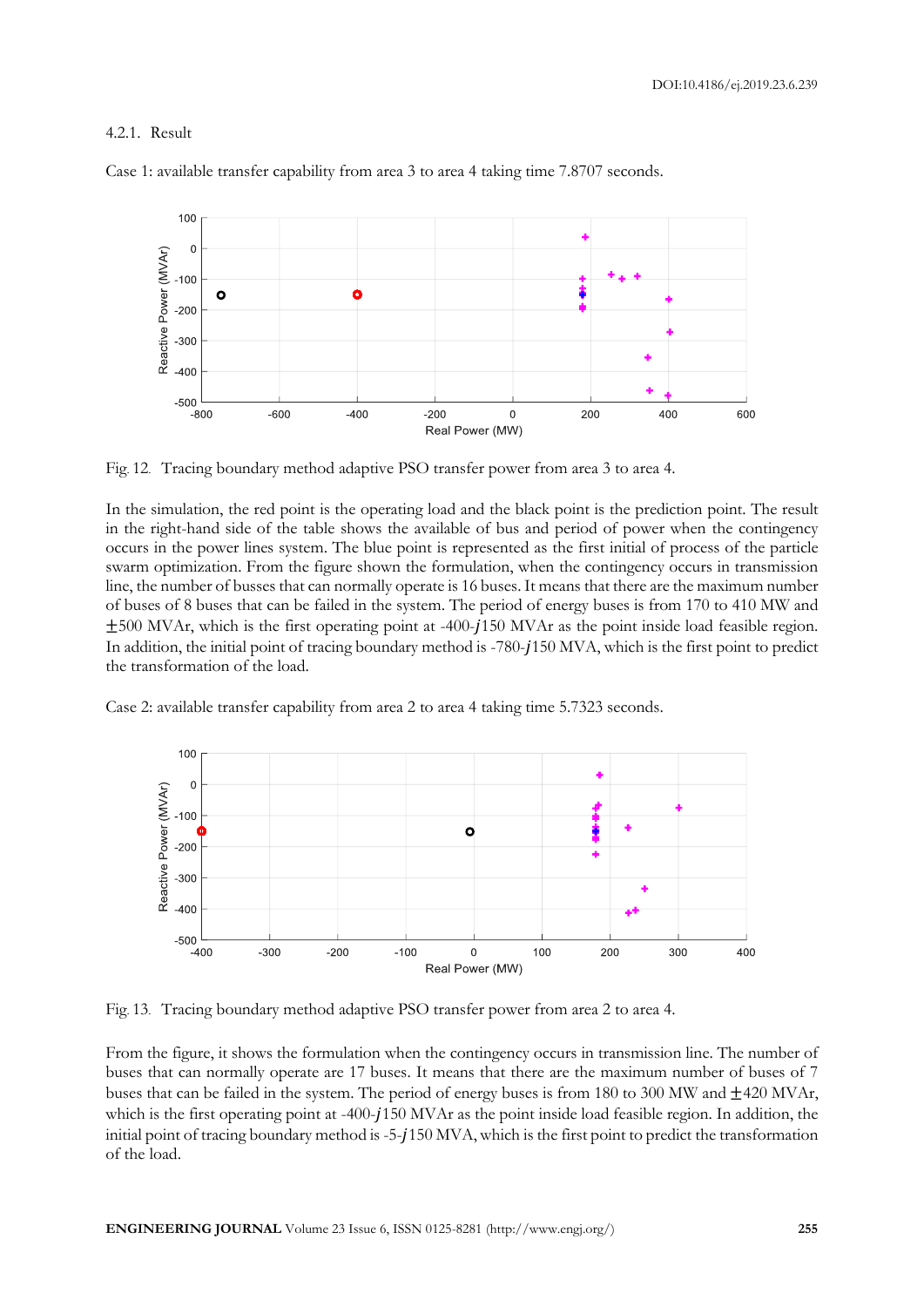#### DOI:10.4186/ej.2019.23.6.239



Case 3: available transfer capability from area 1 to area 4 taking time 5.5689 seconds.

Fig. 14. Tracing boundary method adaptive PSO transfer power from area 1 to area 4.

From the figure, it shows the formulation when the contingency occurs in transmission line. The number of buses that can normally operate are 8 buses; however, there are the maximum number of buses of 16 buses that can be failed in the system. In this case, it is impossible. The period of energy buses is from 180 to 250 MW and  $\pm$ 420 MVAr, which is the first operating point at -400-1150 MVAr as the point inside load feasible region. In addition, the initial point of tracing boundary method is -50-150 MVA, which is the first point to predict the transformation of the load. On the other hand, it is possible that the result of the particle swarm is outside the solvable boundary because the area 1 insufficiently generates power to meet load demand in the area 4.

Case 4: available transfer capability from area 4 to area 3 taking time 5.2816 seconds.



Fig. 15. Tracing boundary method adaptive PSO transfer power from area 4 to area 3.

From the figure, it shows the formulation when the contingency occurs in transmission line. The number of buses that can normally operate are 20 buses. It means that there are the maximum number of buses of 4 buses that can be failed in the system. The period of energy buses is from 180 to 640 MW and ±650 MVAr, which is the first operating point at -400-1180 MVAr as the point inside load feasible region. In addition, the initial point of tracing boundary method is  $-180 - j790$  MVA, which is the first point to predict the transformation of the load.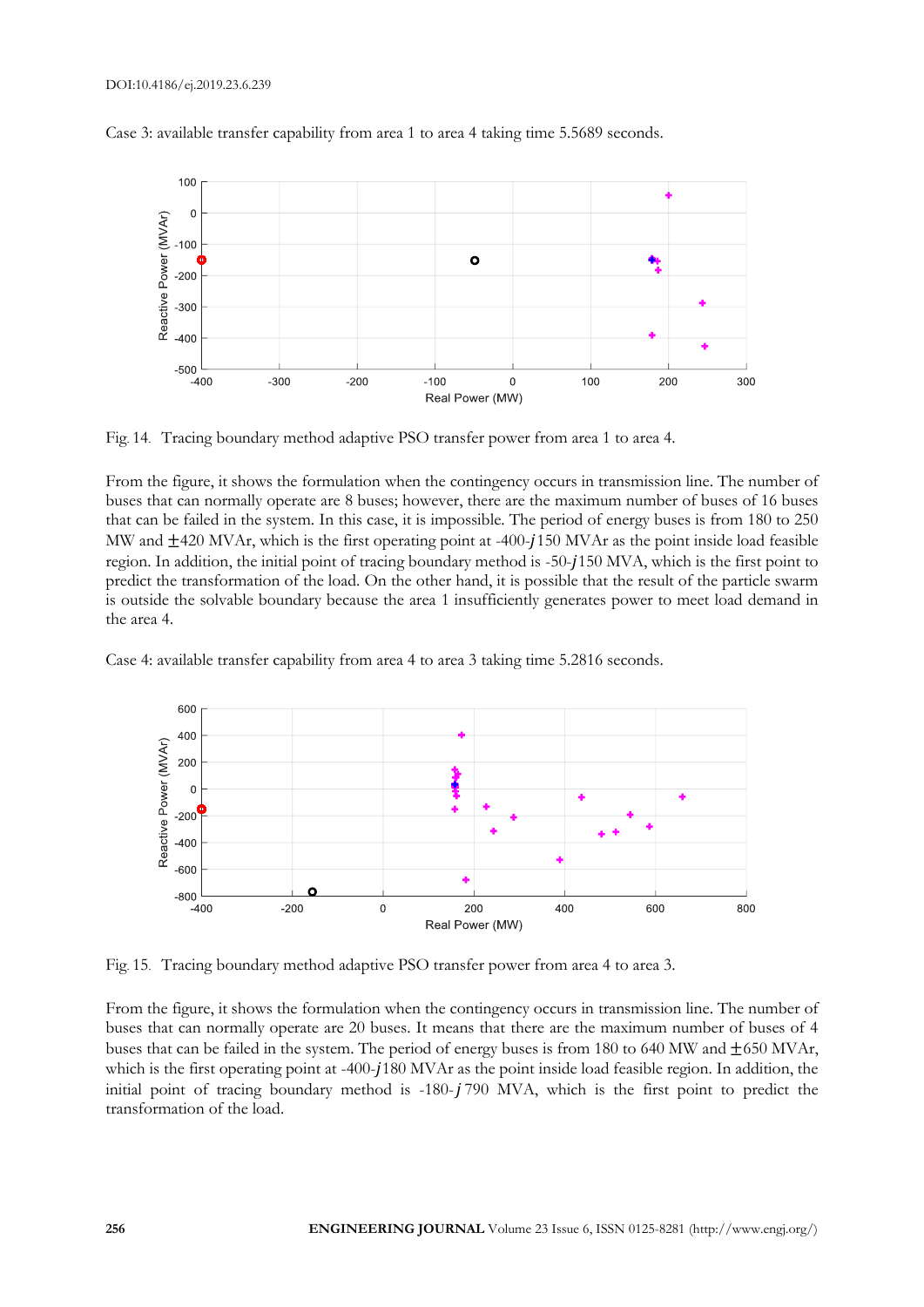

Case 5: available transfer capability from area 2 to area 3 taking time 6.0676 seconds.

Fig. 16. Tracing boundary method adaptive PSO transfer power from area 2 to area 3.

From the figure, it shows the formulation when the contingency occurs in transmission line. The number of buses that can normally operate are 16 buses. It means that there are the maximum number of buses of 8 buses that can be failed in the system. The period of energy buses is from 150 to 530 MW and ±700 MVAr because of this case there are several load levels, consequently the period of load that it varies. The first operating point is -400-180 MVAr as the point inside load feasible region. In addition, the initial point of tracing boundary method is -10-790 MVA, which is the first point to predict the transformation of the load.

Case 6: available transfer capability from area 1 to area 3 taking time 5.5012 seconds.



Fig. 17. Tracing boundary method adaptive PSO transfer power from area 1 to area 3.

From the figure, it shows the formulation when the contingency occurs in transmission line. The number of buses that can normally operate are 5 buses; however, there are the maximum number of buses of 19 buses that can be failed in the system. In this case, it is impossible. The period of energy buses is from 150 to 160 MW and  $\pm$ 250 MVAr, which is the first operating point at -400- $j$ 180 MVAr as the point inside load feasible region. In addition, the initial point of tracing boundary method is -60-790 MVA, which is the first point to predict the transformation of the load. On the other hand, it is possible that the result of the particle swarm is outside the solvable boundary because the area 1 insufficiently generates power to meet load demand in the area 3.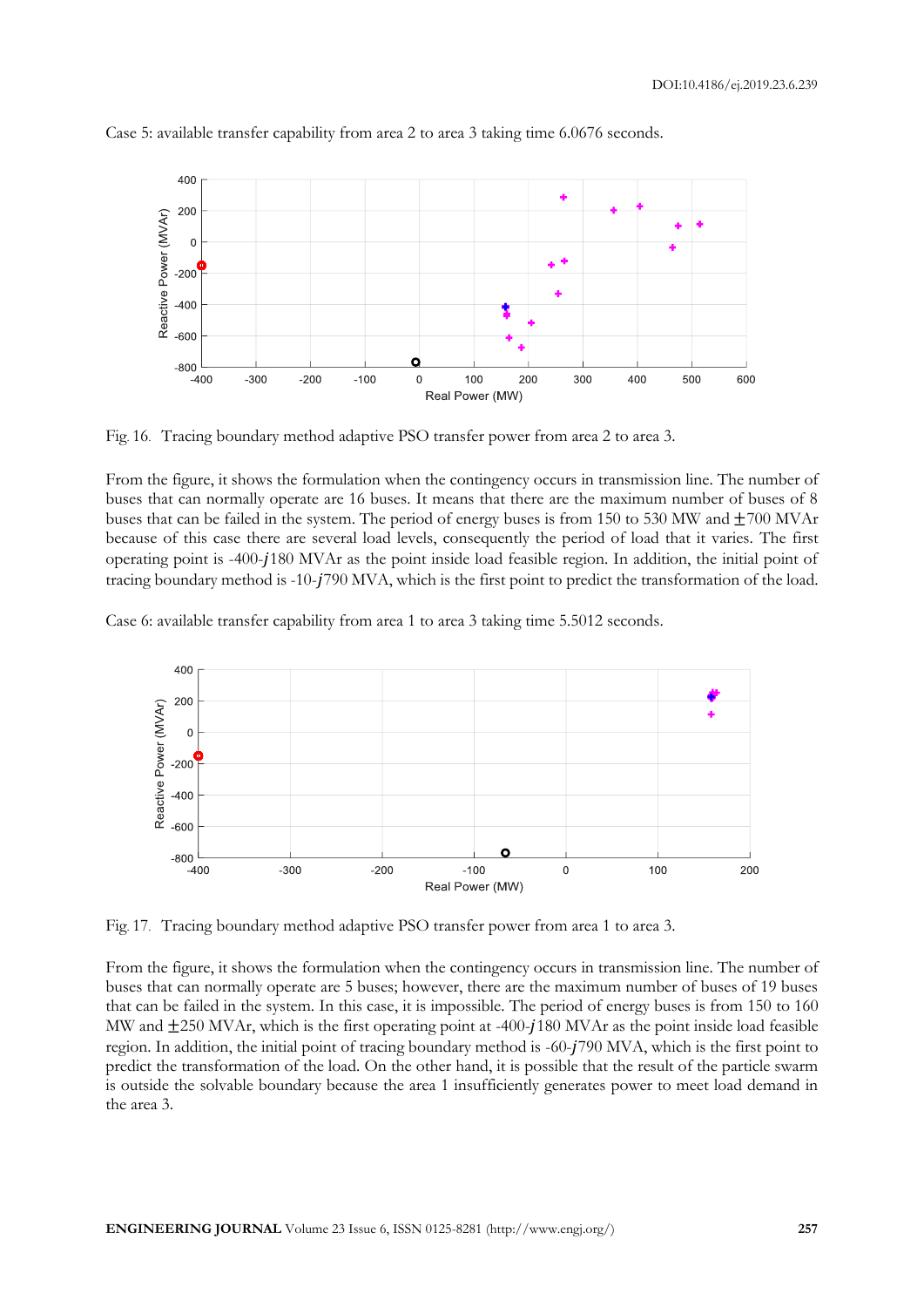

Case 7: available transfer capability from area 4 to area 2 taking time 5.6305 seconds.

Fig. 18. Tracing boundary method adaptive PSO transfer power from area 4 to area 2.

From the figure, it shows the formulation when the contingency occurs in transmission line. The number of buses that can normally operate are 9 buses; however, there are the maximum number of buses of 15 buses that can be failed in the system. In this case, it is impossible. The period of energy buses is from 100 to 110 MW and  $\pm$ 250 MVAr, therefore not different load level because of area two may be less loaded or the load consumption is similarly and consistent. The first operating point at -400-180 MVAr as the point inside load feasible region. In addition, the initial point of tracing boundary method is  $-40-j0$  MVA, which is the first point to predict the transformation of the load. On the other hand, it is possible that the result of the particle swarm is outside the solvable boundary because the area 4 insufficiently generates power to meet load demand in the area 2.

Case 8: available transfer capability from area 3 to area 2 taking time 5.6298 seconds.



Fig. 19. Tracing boundary method adaptive PSO transfer power from area 3 to area 2.

From the figure, it shows the formulation when the contingency occurs in transmission line. The number of buses that can normally operate are 9 buses; however, there are the maximum number of buses of 15 buses that can be failed in the system. In this case, it is impossible. The period of energy buses is from 100 to 110 MW and ±250 MVAr, therefore not different load level because of area two may be less loaded or the load consumption is similarly and consistent. The first operating point at -400-180 MVAr as the point inside load feasible region. In addition, the initial point of tracing boundary method is -40-j0 MVA, which is the first point to predict the transformation of the load. On the other hand, it is possible that the result of the particle swarm is outside the solvable boundary because the area 3 insufficiently generates power to meet load demand in the area 2.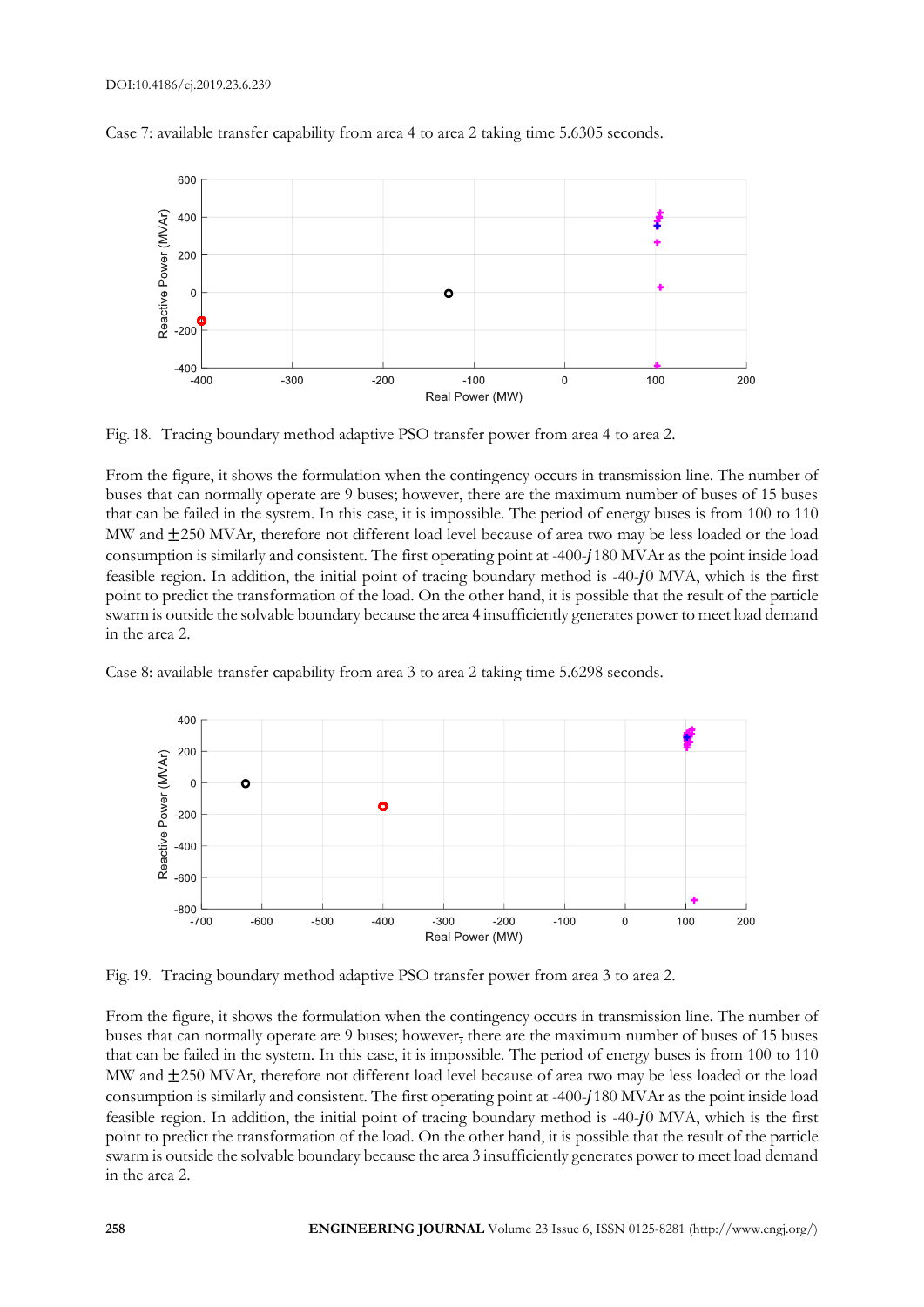

Case 9: available transfer capability from area 1 to area 2 taking time 5.6598 seconds.

Fig. 20. Tracing boundary method adaptive PSO transfer power from area 1 to area 2.

From the figure, it shows the formulation when the contingency occurs in transmission line. The number of buses that can normally operate are 5 buses; however, there are the maximum number of buses of 19 buses that can be failed in the system. In this case, it is impossible. The period of energy buses is from 100 to 110 MW and  $\pm$ 250 MVAr, therefore not different load level because of area two may be less loaded or the load consumption is similarly and consistent. The first operating point at -400-1150 MVAr as the point inside load feasible region. In addition, the initial point of tracing boundary method is  $-40-j0$  MVA, which is the first point to predict the transformation of the load. On the other hand, it is possible that the result of the particle swarm is outside the solvable boundary because the area 1 and area 2 contain less the number of buses than the other areas. Consequently, they affect the parameters.

Case 10: available transfer capability from area 4 to area 1 taking time 5.4238 seconds.



Fig. 21. Tracing boundary method adaptive PSO transfer power from area 4 to area 1.

From the figure, it shows the formulation when the contingency occurs in transmission line. The number of buses that can normally operate are 5 buses; however, there are the maximum number of buses of 19 buses that can be failed in the system. In this case, it is impossible. The period of energy buses is from 100 to 110 MW and  $\pm$ 250 MVAr, therefore not different load level because of area two may be less loaded or the load consumption is similarly and consistent. The first operating point at -400-180 MVAr as the point inside load feasible region. In addition, the initial point of tracing boundary method is  $-40-j0$  MVA, which is the first point to predict the transformation of the load. On the other hand, it is possible that the result of the particle swarm is outside the solvable boundary because the area 1 insufficiently generates power to meet load demand in the area 4.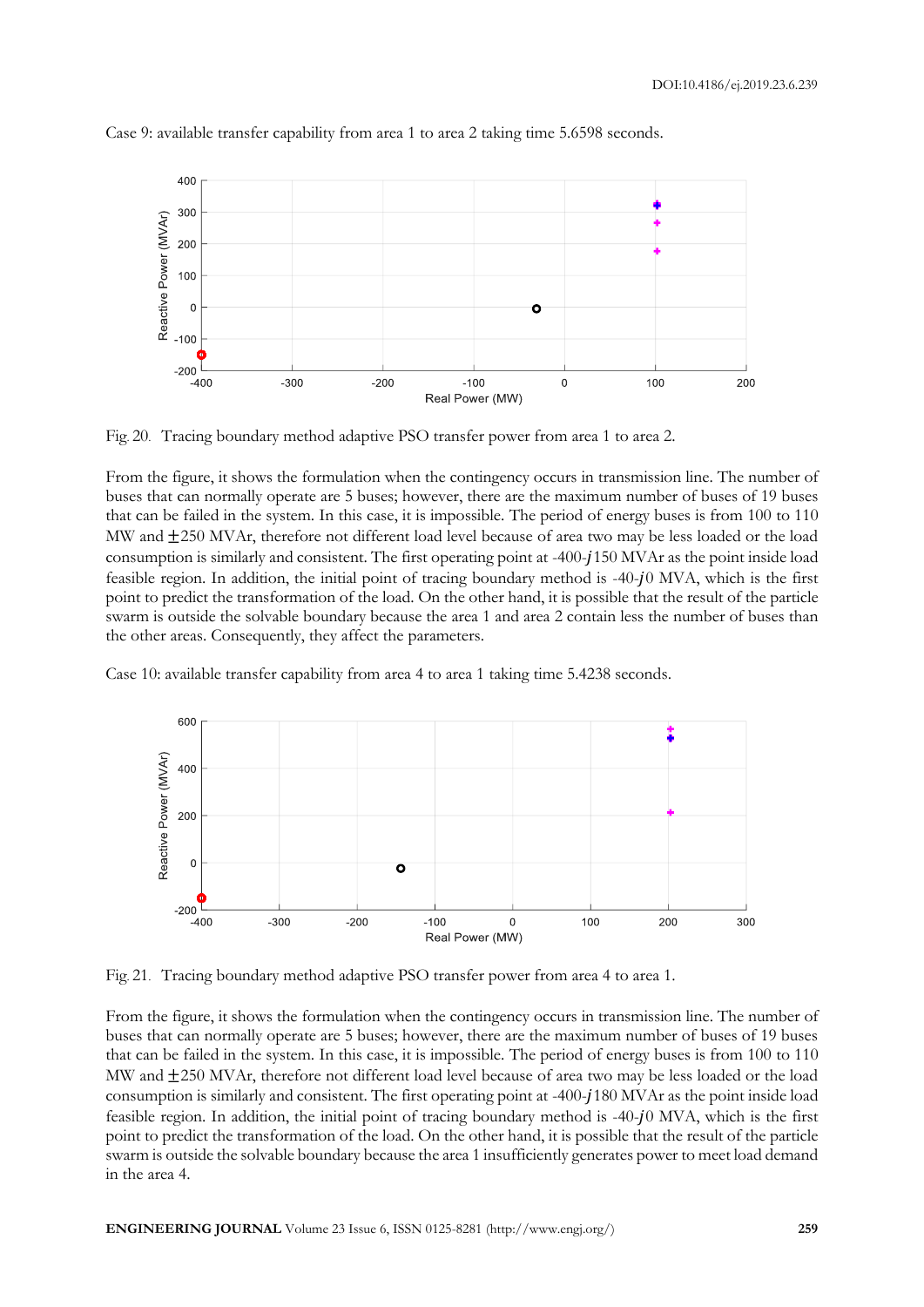

Case 11: available transfer capability from area 3 to area 1 taking time 5.7610 seconds.

Fig. 22. Tracing boundary method adaptive PSO transfer power from area 3 to area 1.

From the figure, it shows the formulation when the contingency occurs in transmission line. The number of buses that can normally operate are 22 buses. It means that there are the maximum number of buses of 2 buses that can be failed in the system. The period of energy buses is from 100 to 110 MW and ±250 MVAr because of the system has a different load level. The first operating point at -400-180 MVAr as the point inside load feasible region. Therefore, the initial point of tracing boundary method is -700-130 MVA, which is the first point to predict the transformation of the load. In addition, it is possible that the system is quite stable due to the replacement of a lot of loads. The production of energy in the area 3 is sufficient for load demands, in case that the generator in area 1 cannot operate.

Case 12: available transfer capability from area 2 to area 1 taking time 5.8216 seconds.



Fig. 23. Tracing boundary method adaptive PSO transfer power from area 2 to area 1.

From the figure, it shows the formulation when the contingency occurs in transmission line. The number of buses that can normally operate are 16 buses. It means that there are the maximum number of buses of 8 buses that can be failed in the system. The period of energy buses is from 200 to 350 MW and ±700 MVAr because of the system has a different load level. The first operating point at -400-180 MVAr as the point inside load feasible region. In addition, the initial point of tracing boundary method is -10-30 MVA, which is the first point to predict the transformation of the load.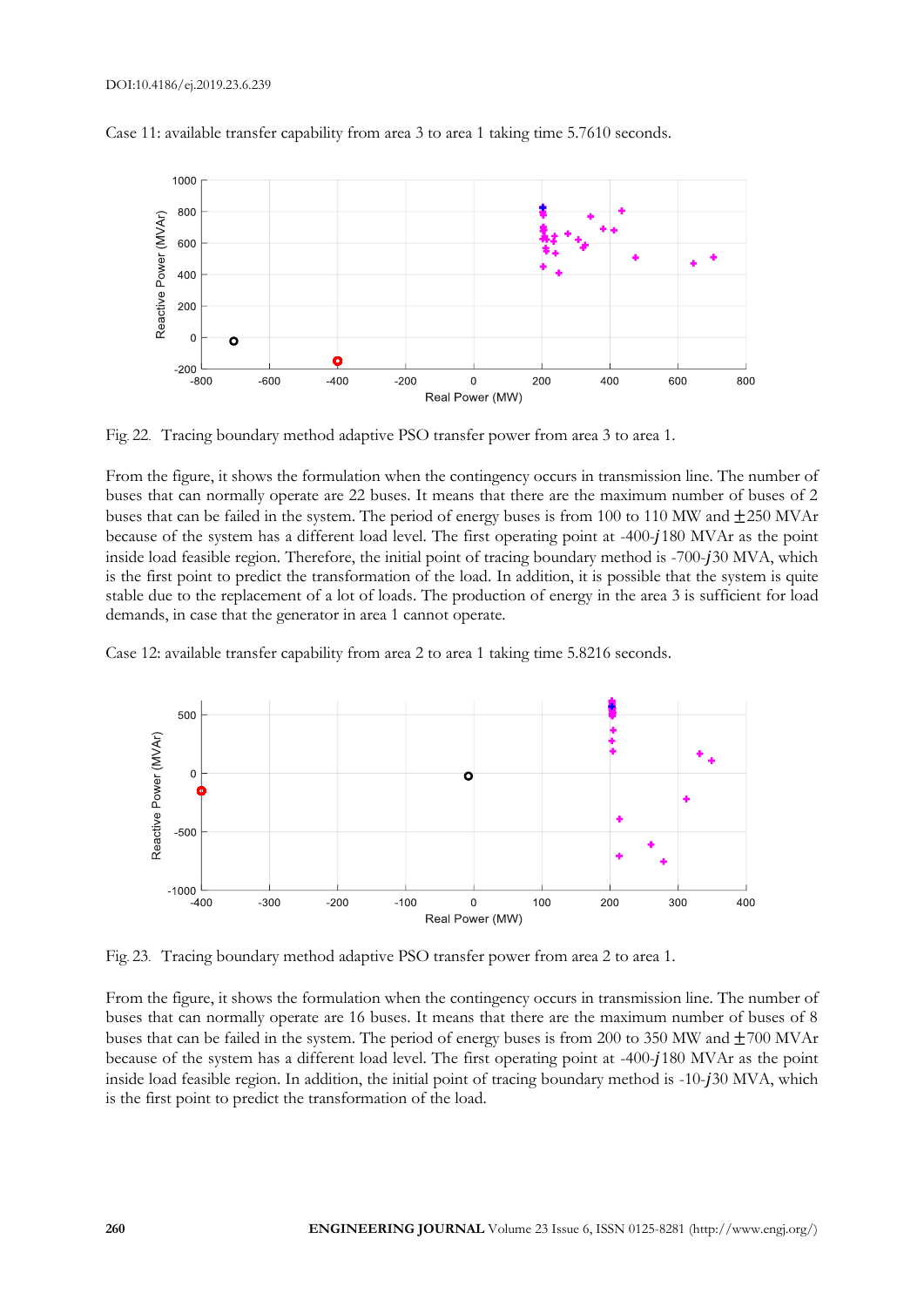## **5. Conclusions**

The boundary of feasible region and particle swarm are important for determining the robustness of operating points. The feasible region is the set of the power flow solutions without any operational violation, and particle swarm is the set of the groups that can find the most appropriate result in the event of a problemwith multiple answers. This paper proposes a method for tracing the feasible boundary adaptive with particle swarm of the considered load bus. The optimization-based method is able to solve the feasible boundary point and control power injection by assigning free variables and minimizing operational point limits. The modified predictorcorrector process can trace the feasible boundary to obtain the complete contour of feasible boundary, and the particle swarm optimization can trace boundary point for controlling the injection in the two-dimensional space.

| Case           | Source<br>Area | Source<br>Area | Maximum<br>Load<br>(MW) | Minimum<br>Load<br>(MW) | <b>Times</b><br>(Second) | Number<br>of bus<br>operation | Initial<br>prediction<br>point (MVA) | Time<br>per<br>point |
|----------------|----------------|----------------|-------------------------|-------------------------|--------------------------|-------------------------------|--------------------------------------|----------------------|
|                | 3              | 4              | 410                     | 170                     | 7.8707                   | 16                            | $-400 - i150$                        | 0.4919               |
| $\mathfrak{D}$ | $\mathfrak{D}$ | 4              | 300                     | 180                     | 5.7323                   | 17                            | $-400 - j150$                        | 0.3371               |
| 3              |                | 4              | 250                     | 180                     | 5.5689                   | $8*$                          | $-400 - 150$                         | 0.6961               |
| 4              | 4              | 3              | 640                     | 180                     | 5.2816                   | 22                            | $-400 - i180$                        | 0.2400               |
| 5              | 2              | 3              | 530                     | 150                     | 6.0675                   | 16                            | $-400 - i180$                        | 0.3792               |
| 6              |                | 3              | 160                     | 150                     | 5.5012                   | $5*$                          | $-400 - i180$                        | 1.1002               |
|                |                | $\overline{2}$ | 110                     | 100                     | 5.6304                   | $9*$                          | $-400 - i180$                        | 0.6256               |
| 8              | 3              | $\mathfrak{D}$ | 110                     | 100                     | 5.6297                   | $9*$                          | $-400 - i180$                        | 0.6255               |
| $\Omega$       |                | $\mathfrak{D}$ | 105                     | 100                     | 5.6597                   | $5*$                          | $-400 - 150$                         | 1.1319               |
| 10             | 4              |                | 105                     | 100                     | 5.4238                   | $5*$                          | $-400 - i180$                        | 0.6779               |
| 11             | 3              |                | 650                     | 200                     | 5.7610                   | 22                            | $-400 - j180$                        | 0.2618               |
| 12             | 2              |                | 350                     | 200                     | 5.8216                   | 16                            | $-400 - i180$                        | 0.3638               |

Table 3. The number of results of IEEE 24-bus test system.

From the table, it can be noted that there is still a total of 6 areas of the system, from the next 6 areas, as the other 2 areas of the particle swarm cannot be randomly searched because they are outside the feasible region or solvable region as the known area where the value cannot be found as a result of the parameters used for incomplete analysis, for example, the source area and the load area are not corresponding to the demand energy therefore the source area may not be able to produce as much as the demand for energy or the side of the delivery of the load area. In addition, there are other factors to be involved, for example, some case can be the solution, but the answer range is in an area where both of the values can be determined and cannot be determined, which particle swarm is not reached the result.

From the numerical examples, the results demonstrate that the feasible region visualization enhances the security monitoring. With the considered operating load, the region shows the load margins in many directions including the limitation of control actions, e.g. the available reactive power compensated by capacitor banks and the available load shedding. Moreover, the different assignment of free variables enables the method to find the several types of feasible regionpoint to control power injection. The proposed method is also able to trace the feasible boundary point when generator voltages are free, in order to observe the robustness of loading points and optimal value of active power and reactive power for compensation. Furthermore, when the loads of other buses as free variables are defined, the obtained result is the outermost boundary that shows the potential of the system to supply the considered bus.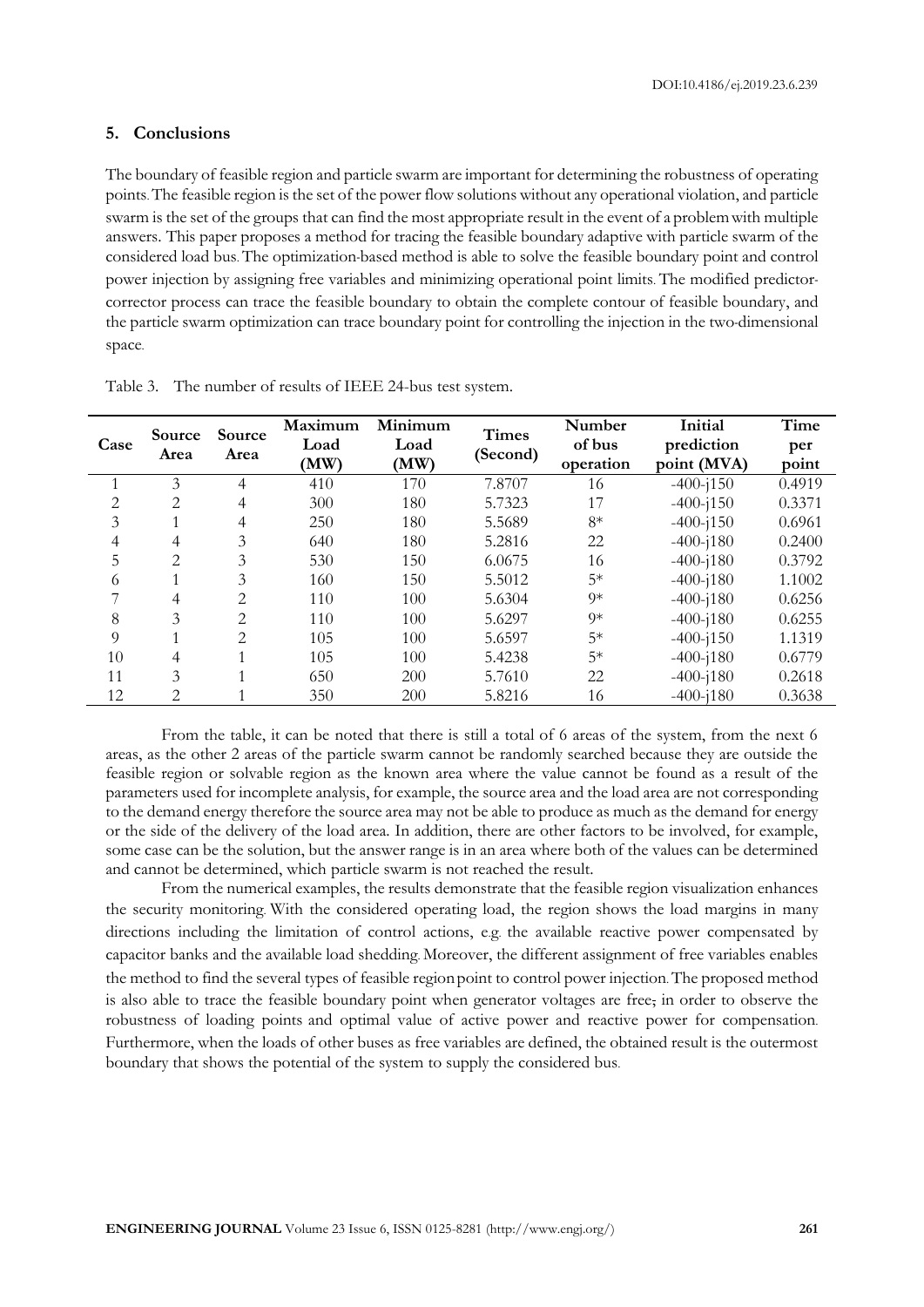# **References**

- [1] V. Ajjarapu and C. Christy, "The continuation power flow: a tool for steady state voltage stability analysis," *IEEE Transaction on Power Systems,* vol. 7, no. 1, pp. 416-423, Feb. 1992.
- [2] H. D. Chiang, A. J. Flueck, K. S. Shah, and N. Balu, "CPFLOW: A practical tool for tracing power system steady-state stationary behavior due to load and generation variations," *IEEE Transactions on Power Systems,* vol. 10, no. 2, pp. 623-634, May 1995.
- [3] NERC. (1996). *Available Transfer Capability Definitions and Determination* [Online]. Available: http://www.nerc.com/~filez/atcwg.html [Accessed: 17 June 2006]
- [4] B. A. Khairuddin, S. S. Ahmed, W. M. Mustafa, A. A. Zin, and H. Ahmad "A novel method for ATC computations in a large-scale power system," *TEEE Transaction on Power* Systems, vol. 19, no. 2, pp. 1150-1158, May 2004.
- [5] Y. Ou and C. Sigh, "Assessment of available transfer capability and margin," *IEEE Transaction on Power Systems,* vol. 17, no. 2, pp. 463-468, May 2002.
- [6] W. Li and P. Wang, "Determination of optimal total transfer capability using a probabilistic approach," *IEEE Transaction on Power Systems,* vol. 21, no. 2, pp. 862-868, May. 2006.
- [7] L. Min and A. Abur, "Total transfer capability computation for multi-area power system," *IEEE Transaction on Power Systems,* vol. 21, no. 3, pp. 1141-1147, Aug. 2006.
- [8] R. M. Alrashidi and E. M. El-Hawary, "A survey of particle swarm optimization applications in electric power systems," *IEEE Transaction on Evolutionary Computation,* vol. 13, no. 1, pp. 913-918, Aug. 2009.
- [9] A. Verma, B. K. Panigrahi, and P. R. Bijwe, "Transmission network expansion planning with adaptive particle swarm optimization," in *2009 World Congress on Nature and Biologically Inspired Computing (NaBIC)*, IEEE, 2009, pp. 1099-1104.
- [10] J. T. Overbye, "A power flow measure for unsolvable cases," *IEEE Transaction on Power Systems,* vol. 9, no. 3, pp. 1359-1365, Aug. 1994.
- [11] J. T. Overbye, "Computation of a practical method to restore power flow solvability," *IEEE Transaction on Power Systems,* vol. 10, no. 1, pp. 280-287, Feb. 1995.
- [12] S. N. Singh and S. C. Srivastava, "Corrective action planning to achieve a feasible optimal power flow solution," *IEE Proceeding Generation Transmission and Distribution,* vol. 142, no. 6, pp. 576-582, Nov. 1995.
- [13] S. Granville, O. C. J. Mello, and G. C. A. Melo, "Application of interior point methods to power flow unsolvability," *IEEE Transaction on Power Systems,* vol. 11, no. 2, pp. 1096-1103, May 1996.
- [14] C. G. A. Conceicao and A. C. Castro, "A new approach to defining corrective control actions in case of infeasible operating situations," in *IEEE Porto Power Tech Conference,* Sep, 2001, vol. 3.
- [15] A. I. Hiskens and J. R. Davy, "Exploring the power flow solution space boundary," *IEEE Transaction on Power Systems,* vol. 16, no. 3, pp. 389-395, Aug. 2001.
- [16] A. C. Canizares and L. F. Avarado, "Point of collapse and continuation methods for large AC/DC systems," *IEEE Transaction on Power Systems,* vol. 8, no. 1, pp. 1-8, Feb. 1993.
- [17] V. Y. Makarov, J. D. Hill, and Y. Z. Dong, "Computation of bifuecation boundaries for power systems: A new ∆-plane method," *IEEE Transaction on Circuits and Systems,* vol. 47, no. 4, pp. 536-544, Apr. 2000.
- [18] V. Ajjarapu, *Computational Techniques for Voltage Stability Assessment and Control*. New York: Springer, 2006.
- [19] Y. Yu, P. Li, H. Jia, T. S. Lee, and P. Zhang, "Computation of boundary of power flow feasible region with hybrid method," in *Proceedings of Power Systems Conference and Exposition*, IEEE PES, New York, Oct. 2004, vol. 1, pp. 137-143.
- [20] S. Limpatthamapanee and S. Phichaisawat, "Visualization of load security region boundary by operational constraints of power systems," *Engineering Journal,* vol. 15, no. 3, pp. 1-73, Jul. 2011.
- [21] V. Ajjarapu and C. Christy, "The continuation power flow: A tool for steady state voltage stability analysis," *IEEE Transaction on Power Systems,* vol. 7, no. 1, pp. 416-423, Feb. 1992.
- [22] S. Limpatthamapanee and S. Phichaisawat, "Determination of transfer capability region using boundary tracing method," *IEEJ Transactions on Electrical and Electronic Engineering,* vol. 7, pp. 375-382, Jun. 2011.
- [23] S. Limpatthamapanee, "Load feasible region determination using boundary tracing method," Ph.D. dissertation, Department of Electrical Engineering, Chulalongkorn University, Pathumwan, Bangkok, 2011.
- [24] S. Auchariyamet, "Optimal planning and operation of reactive power management in distribution system by particle swarm optimization," Ph.D. dissertation, Department of Electrical Engineering, King Mongkut's University of Technology North Bangkok, Bangsue, Bangkok, Thailand, 2010.